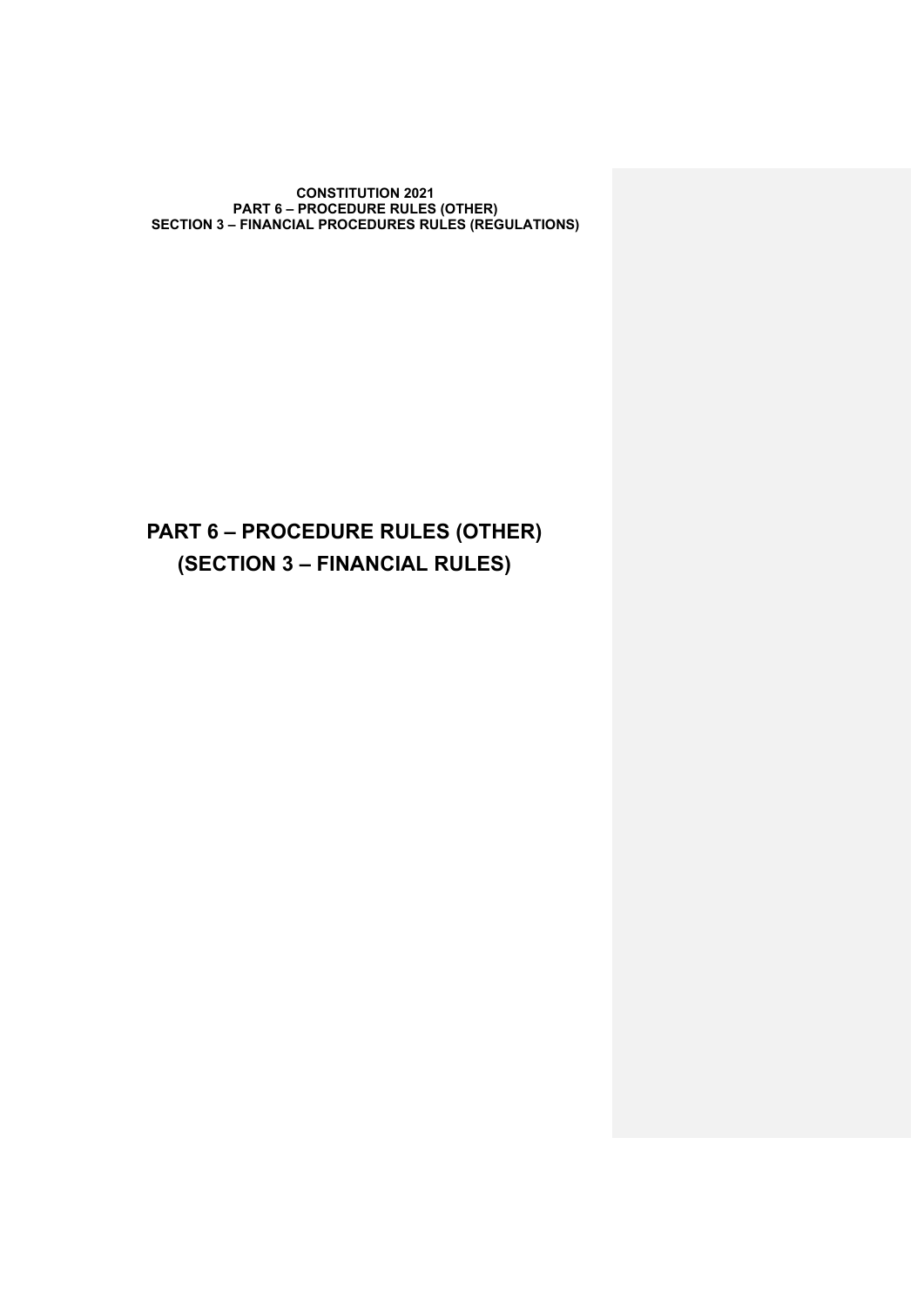### **Contents**

| 3 <sub>1</sub>                                                 |                                                                                 |  |  |  |  |  |
|----------------------------------------------------------------|---------------------------------------------------------------------------------|--|--|--|--|--|
| 4 <sup>1</sup>                                                 | RISK MANAGEMENT AND CONTROL OF RESOURCES 1747                                   |  |  |  |  |  |
| 5 <sub>1</sub>                                                 |                                                                                 |  |  |  |  |  |
| 6.                                                             |                                                                                 |  |  |  |  |  |
|                                                                | 7. GRANTS TO EXTERNAL ORGANISATIONS (INCLUDING RATE RELIEF)<br>30 <sup>30</sup> |  |  |  |  |  |
| APPENDIX 1: SCHEME OF VIREMENT AT A GLANCE (SECTION 3.2)  3134 |                                                                                 |  |  |  |  |  |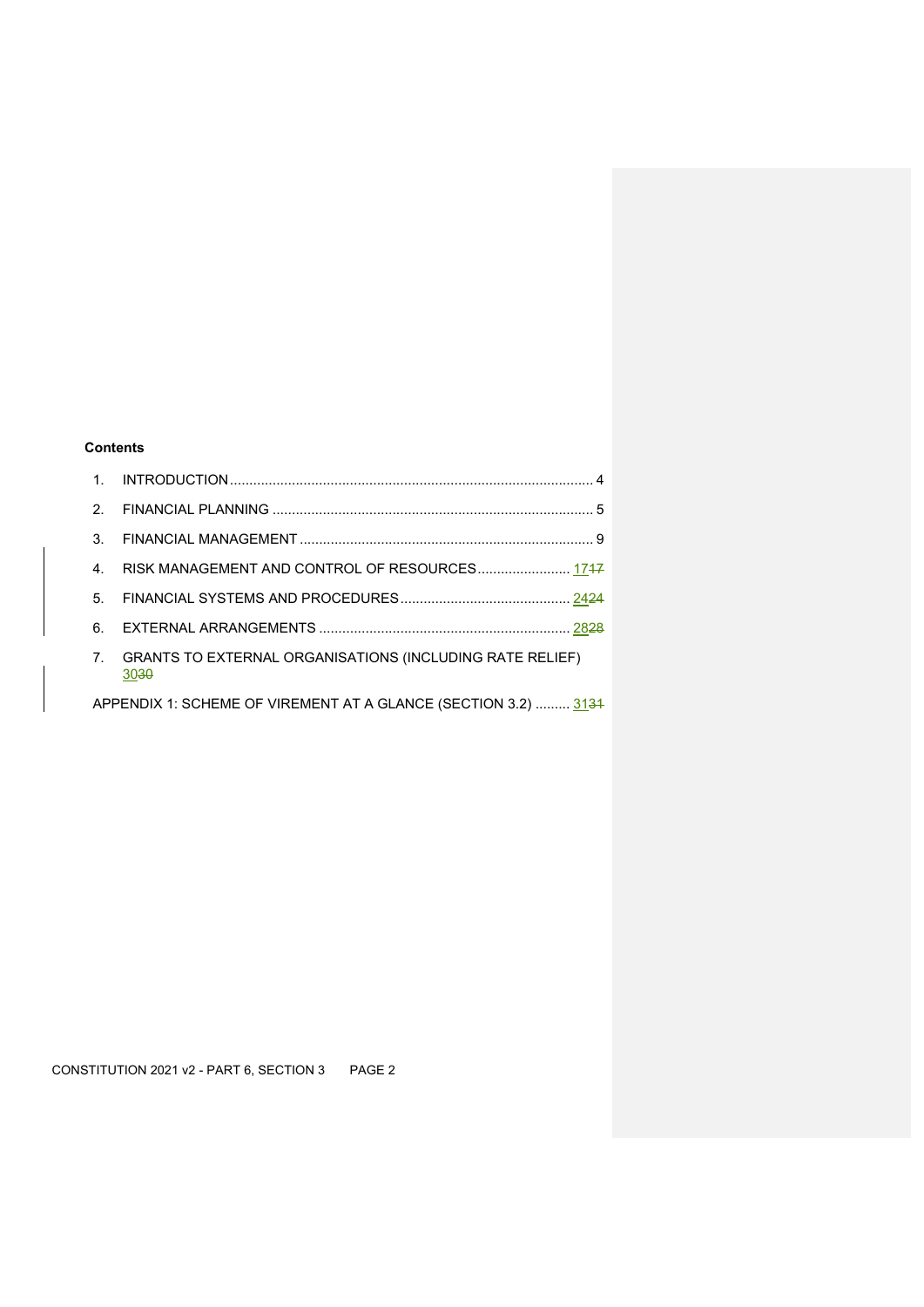### **1. INTRODUCTION**

- **2. FINANCIAL PLANNING** 
	- **2.1 FORMAT OF THE BUDGET**
	- **2.2 BUDGETS AND MEDIUM-TERM PLANNING**
	- **2.3 CAPITAL PROGRAMME**
	- **2.4 MAINTENANCE OF RESERVES**
- **3. FINANCIAL MANAGEMENT** 
	- **3.1. BUDGETARY CONTROL**
	- **3.2. SCHEME OF VIREMENT** 
		- **3.2.1. GENERAL VIREMENT**
		- **3.2.2. VIREMENTS RELATING TO S106 CONTRIBUTIONS**
		- **3.2.3. VIREMENTS RELATING TO CONTINGENCY BUDGETS**
		- **3.2.4. VIREMENTS RELATING TO RESERVES**
		- **3.2.5. SUPPLEMENTARY ESTIMATE**
	- **3.3. ACCOUNTING POLICIES**
	- **3.4. ACCOUNTING RECORDS AND RETURNS**
	- **3.5. THE ANNUAL STATEMENT OF ACCOUNTS**
- **4. RISK MANAGEMENT & CONTROL OF RESOURCES** 
	- **4.1. RISK MANAGEMENT AND INSURANCE**
	- **4.2. AUDIT REQUIREMENTS**
	- **4.3. PREVENTING FRAUD AND CORRUPTION**
	- **4.4. ASSETS (LAND, BUILDINGS, FURNITURE, EQUIPMENT ETC.)**
	- **4.5. TREASURY MANAGEMENT**
	- **4.6. WORKFORCE**
- **5. FINANCIAL SYSTEMS & PROCEDURES** 
	- **5.1. GENERAL**
	- **5.2. INCOME**
	- **5.3. EXPENDITURE**
	- **5.4. TAXATION**
- **6. EXTERNAL ARRANGEMENTS** 
	- **6.1. EXTERNAL FUNDING**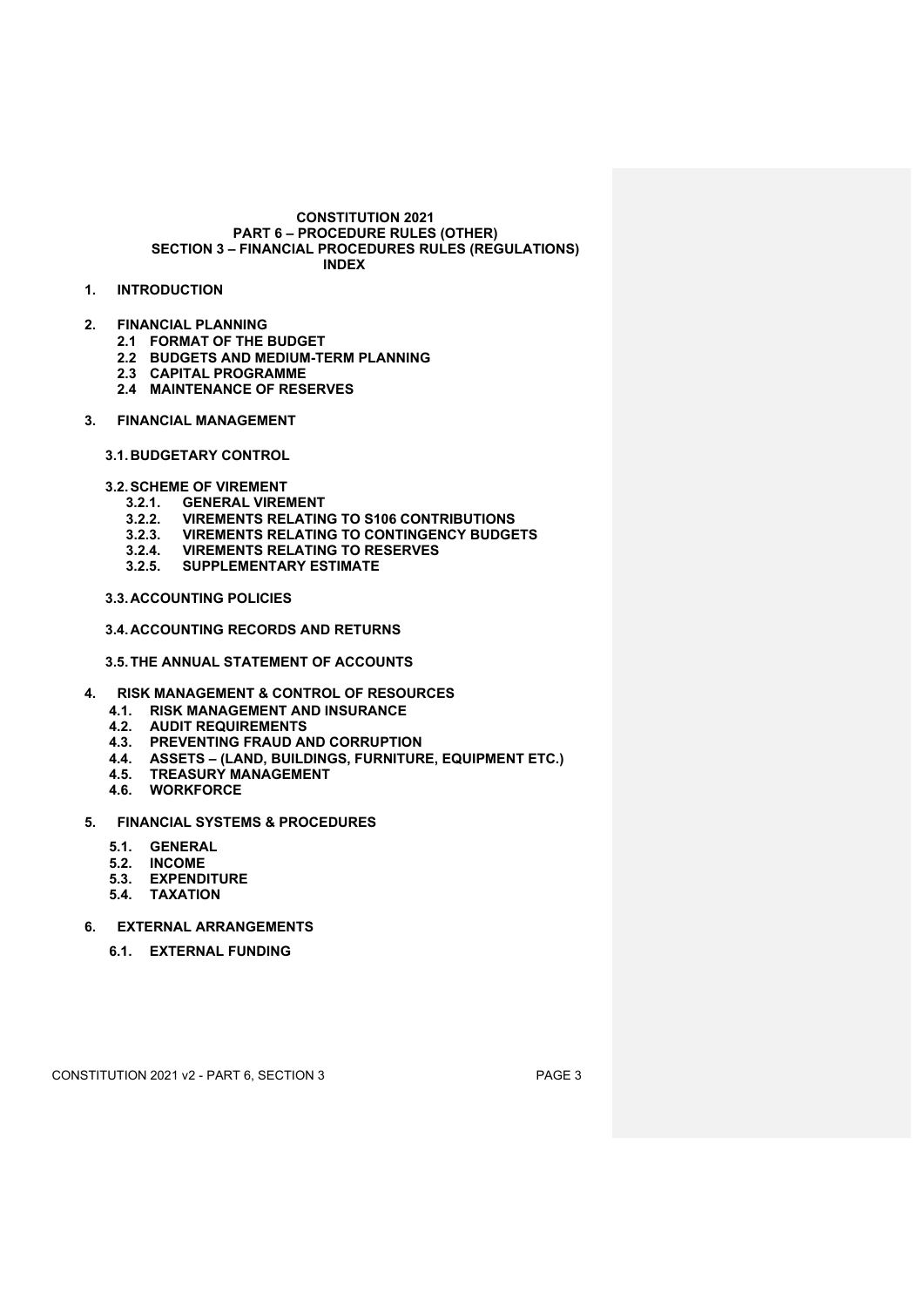Financial Regulations provide the internal framework for managing the Council's financial affairs. These regulations apply to every Member and officer of Arun District Council and anyone in the public or private sector who acts on behalf of the Council. It is imperative that the Council has a strong and usable set of Financial Regulations

that are accessible to all who are dealing with its financial matters.

Under Section 151 of the Local Government Act 1972, the Council is required to make arrangements for the proper administration of its financial affairs and arrange for one of its officers to be responsible for the administration of those affairs. This officer is the Group Head of Corporate Support.

Throughout these Financial Regulations, the title Group Head of Corporate Support will be used to denote the designated Section 151 Officer of the Council; in the case of absence or non-availability, the Financial Services Manager will be the deputy Section 151 Officer.

The Group Head of Corporate Support is responsible for maintaining a continuous review of the Financial Regulations and submitting any additions or changes necessary to the Council for approval. He/she is also responsible, where appropriate, for reporting breaches of the Financial Regulations to the Audit and Governance Committee.

It is the responsibility of Corporate Management Team (CMT)/Group Heads to ensure that all officers in their service are aware of the existence and content of these Financial Regulations, as well as other internal regulatory documents, and also to confirm that they comply with them.

It is the responsibility of the Group Head of Corporate Support to provide advice and guidance regarding the Financial Regulations that Members, officers and others acting on behalf of the Council are required to follow.

### **STATUTORY REFERENCES**

- Local Government Act 1972
- Local Government Act 1999
- Local Government Act 2003
- Local Audit and Accountability Act 2014
- Accounts and Audit Regulations 2015

### **CODES OF PRACTICE**

- Code of Practice on Local Authority Accounting in the United Kingdom
- Prudential Code for Capital Finance in Local Authorities
- Service Reporting Code of Practice for Local Authorities (CIPFA)
- Treasury Management Code of Practice (CIPFA)
- United Kingdom Public Sector Internal Audit Standards (PSIAS) as interpreted by CIPFA's Local Government Application Note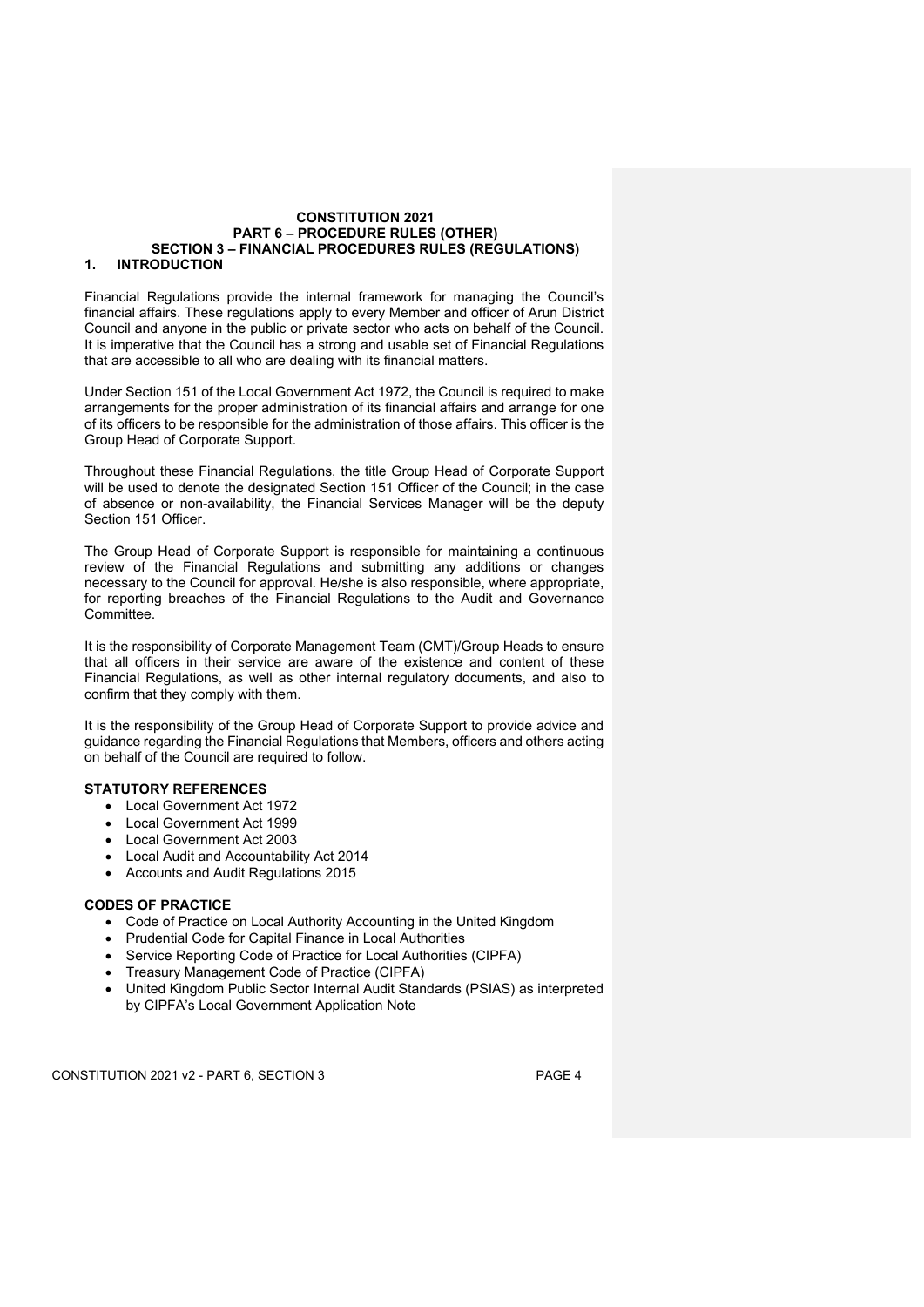# **2.1 FORMAT OF THE BUDGET**

#### **Why is this important?**

The format of the budget determines the level of detail to which financial control and management will be exercised. The format shapes how the rules around virement operate, the operation of cash limits and sets the level at which funds may be reallocated within budgets.

### **Responsibilities of the Group Head of Corporate Support**

 To advise the committee and sub-committees on the format of the budget that is approved by the Council.

#### **Responsibilities of CMT/Group Heads**

 To comply with accounting guidance provided by the Group Head of Corporate Support.

#### $\bullet$ **Key controls**

The key controls for the budget format are: -

- a) That the format complies with all legal requirements;
- b) That the format reflects the accountabilities of service delivery; and
- c) That, in published statements where it is required, the format complies with CIPFA's *Service Reporting Code of Practice for Local Authorities*.

### **2.2 BUDGETS AND MEDIUM-TERM PLANNING**

#### **Why is this important?**

The Council needs to plan effectively and develop systems to enable limited resources to be allocated in accordance with priorities. The budget is the financial statement of the Council's plans and policies.

The revenue and capital budgets must be constructed to ensure that resource allocation properly reflects the Council's strategic priorities and objectives as set out in the Corporate Plan and service plans. Budgets are needed so that the Council can plan, authorise, monitor and control the way money is allocated and spent. It is illegal for the Council to budget for a deficit.

CMT/Group Heads shall prepare annually (normally for submission to the relevant committee each January), draft estimates of income and expenditure in a form agreed with the Group Head of Corporate Support together with any necessary explanations.

#### **Responsibilities of the Group Head of Corporate Support**

 To prepare and submit reports on budget prospects for Policy & Finance Committee in accordance with the Constitution, including resource constraints set by the Government. Reports should take account of medium-term prospects and review where appropriate.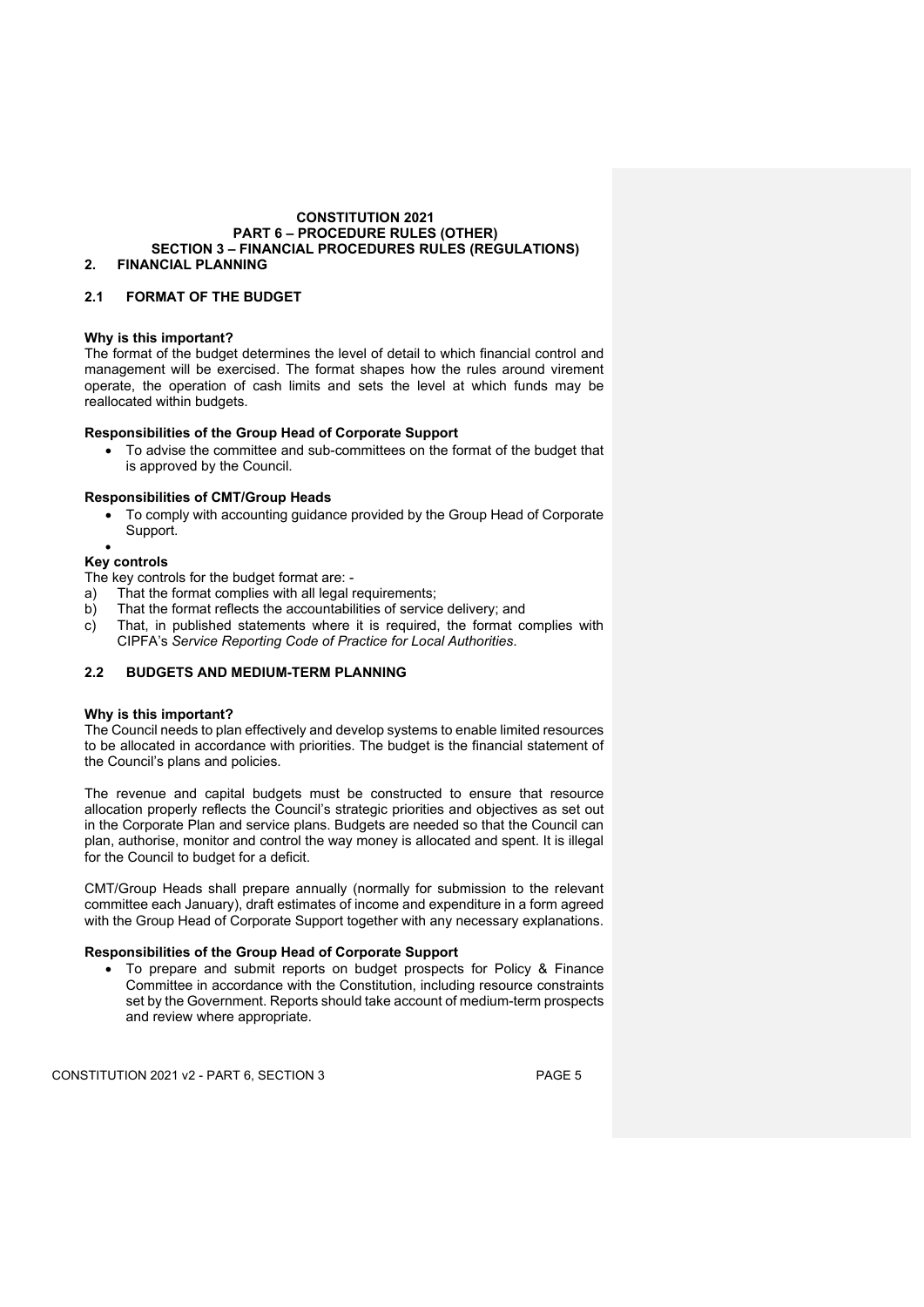- To determine the detailed form of revenue estimates and the methods for their preparation, consistent with the budget approved by the Council, and following consultation with the Policy & Finance Committee and CMT/Group Heads.
- To prepare and submit reports to the relevant committees on the overall position, and Policy & Finance Committee on the aggregate spending plans of departments and resources available, identifying, where appropriate, the implications for the level of council tax to be levied.
- To advise on the medium-term implications of spending decisions.
- To encourage the best use of resources and value for money by working with CMT/Group Heads to identify opportunities to improve economy, efficiency and effectiveness, and by encouraging good practice in conducting financial appraisals of development or savings options, and in developing financial aspects of service planning.
- To advise the Council on the Policy & Finance Committee's proposals on the robustness of the budget set and the adequacy of reserves in accordance with the Local Government Act 2003.

### **Responsibilities of CMT/Group Heads**

- To prepare estimates of income and expenditure, in consultation with the Group Head of Corporate Support to be submitted to the appropriate committee.
- To prepare budgets consistent with any relevant cash limits, with the Council's annual budget cycle and with guidelines issued by the Policy & Finance Committee. The format will be prescribed by the Group Head of Corporate Support in accordance with the Policy & Finance Committee's general directions.
- To integrate financial and budget plans into service planning.
- To ensure that budget proposals underpin the Council's strategic priorities and objectives as set out in the Corporate Plan.

### **Key controls**

The key controls for budgets and medium-term planning are: -

- a) specific budget approval is given for all expenditure;
- b) budget managers are consulted in the preparation of the budgets for which they will be held responsible and accept accountability within delegations set by the appropriate committee for their budgets and the level of service to be delivered; and
- c) a monitoring process is in place to regularly review the effectiveness and operation of budget preparation and to ensure that any corrective action is taken.

### **2.3 CAPITAL PROGRAMME**

#### **Why is this important?**

Capital expenditure involves acquiring or enhancing fixed assets with a long-term value to the Council, such as land, buildings, and major items of plant, equipment or vehicles.

Capital assets can shape the way services are delivered in the long term and create financial commitments for the future in the form of financing costs and revenue running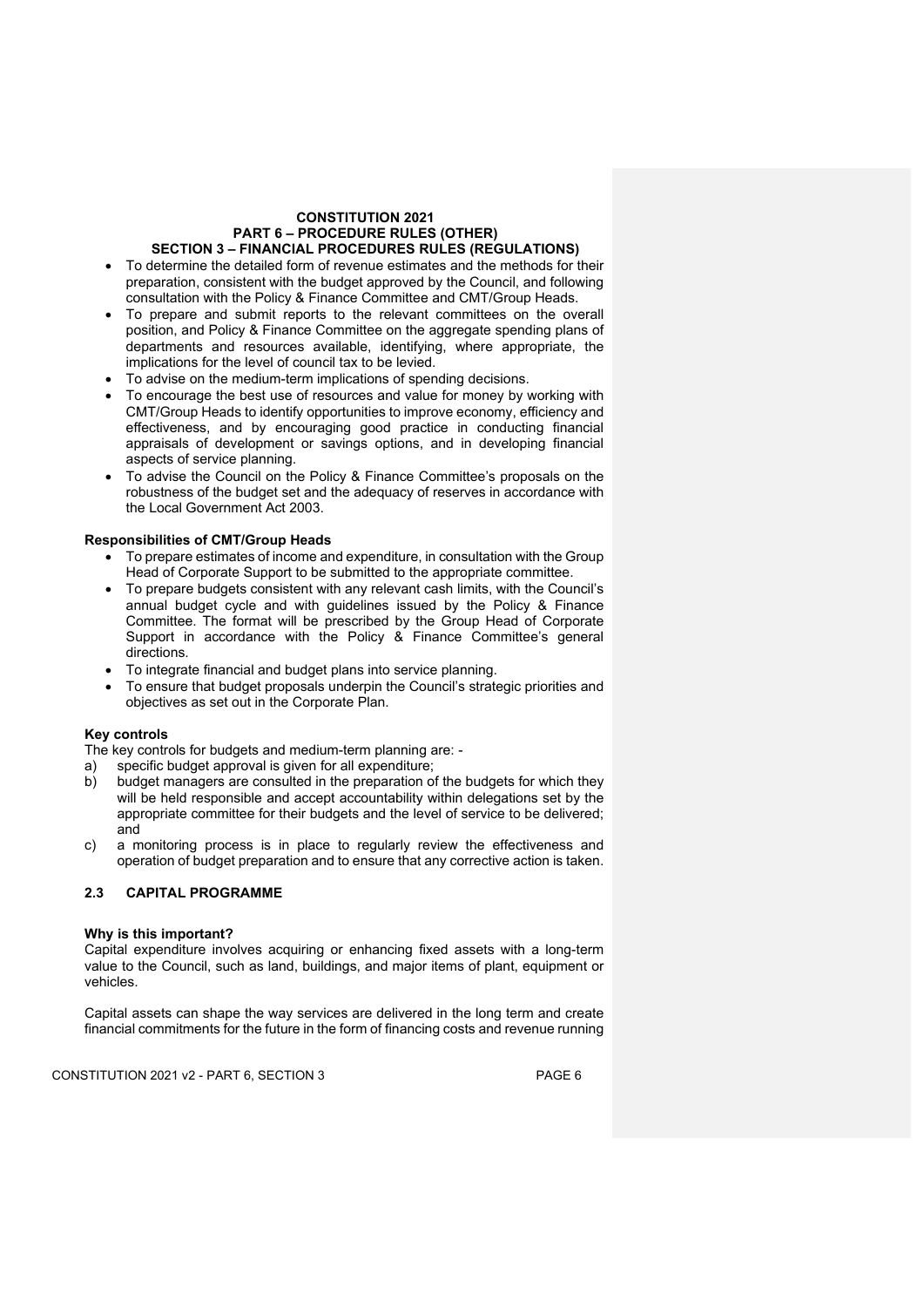costs. Capital expenditure can also result in the creation of an intangible asset, for items such as software licenses which have no physical substance.

The Council is required to set its Capital Programme having regard to the CIPFA Prudential Code, ensuring that it is affordable, prudent and sustainable. This means that capital expenditure forms part of an investment strategy that is carefully prioritised in order to maximise the benefit of limited resources. The Council must also approve its Prudential Indicators which are used to monitor performance throughout the year.

#### **Responsibilities of the Group Head of Corporate Support**

To prepare a capital programme covering at least two future financial years. If an urgent and unforeseen need arises to undertake a project in excess of the current approved capital programme or to accelerate the preparation, commencement or completion of a scheme, the proposal will be considered by the Corporate Management Team and if agreed will then be reported to the relevant committee (and Full Council if a supplementary estimate is required) for final approval.

- To prepare and submit regular reports to the relevant committee on the projected income, expenditure and resources compared with the approved estimates. Also, to inform the relevant committee where estimated expenditure on any scheme exceeds the capital programme provision by more than 10% or £50,000 £100,000 whichever is lower, unless the amount is not material.
- The definition of 'capital' will be determined by the Group Head of Corporate Support, having regard to government regulations and accounting requirements.

#### **Responsibilities of CMT/Group Heads**

- To comply with guidance concerning capital schemes and controls issued by the Group Head of Corporate Support.
- To ensure that all estimates and programmes prepared in connection with capital expenditure shall include reference to the estimated revenue implications in each of the development years and in a full cost year as agreed with the Group Head of Corporate Support*.*
- To review the capital programme provisions for their services and the estimated final costs of schemes in the approved capital programme.
- To ensure that adequate records are maintained for all capital contracts.
- To proceed with projects / contracts only when there is adequate provision in the capital programme and guarantees of any external funding are in place.
- To notify the Group Head of Corporate Support immediately if the total value of a contract or its annual sum is likely to be different from the original figure by more than the approved limits (the lower of 10% or £10050,000 £100,000 subject to materiality).

#### **Key controls**

The key controls for capital programmes are: -

- a) specific approval by the Council for the planned programme of capital expenditure;
- b) each capital project must be subject to a project appraisal in line with Programme and Project Management procedures and assessed against the Council's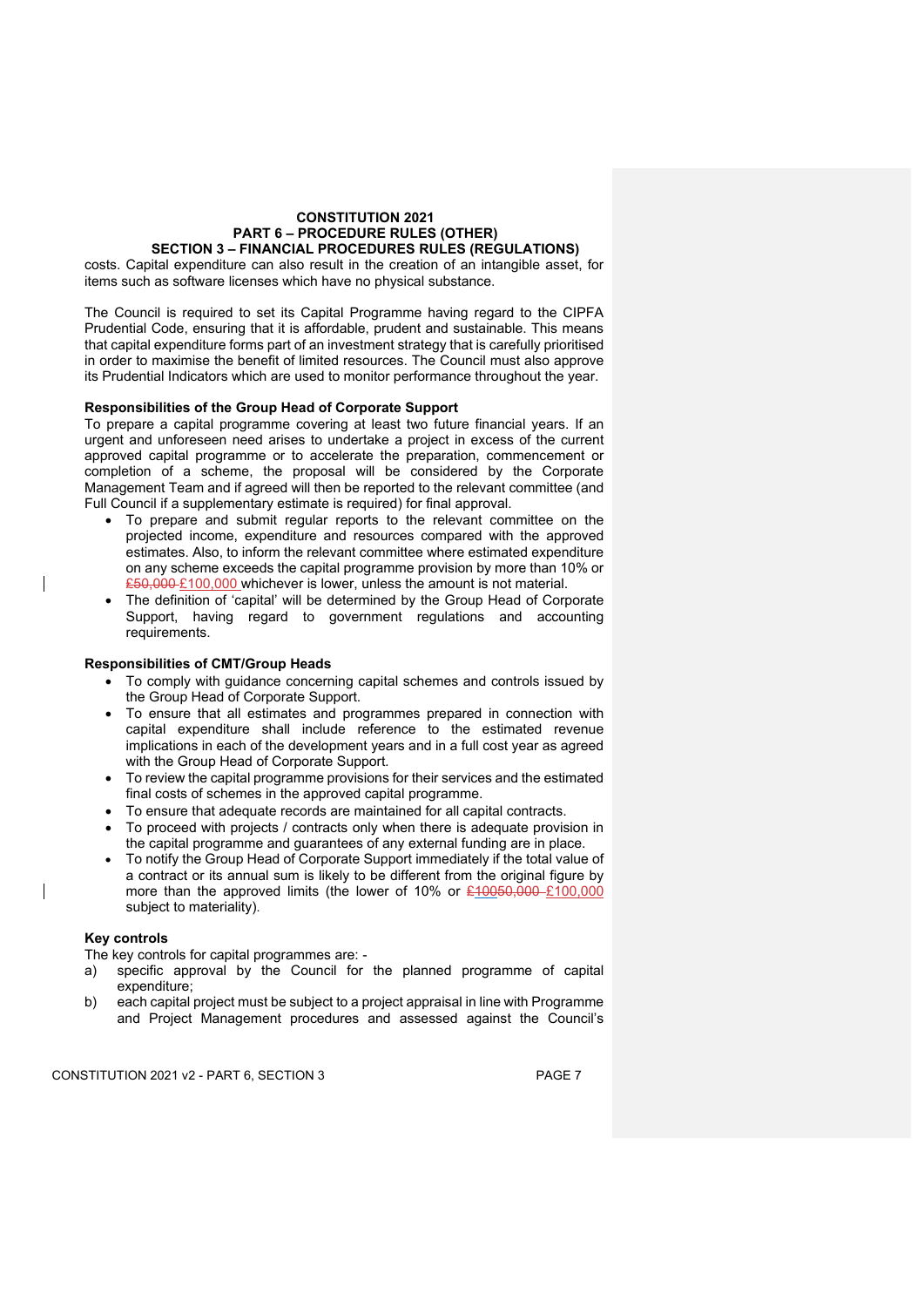strategic objectives, prior to approval by the relevant committee, sub-committee or officer;

- c) proposals for improvements and alterations to buildings and land must be approved by the appropriate Director/Group Head;
- d) monitoring of progress in conjunction with expenditure and comparison with approved budget; and
- e) monitoring of Prudential Indicators throughout the year.

### **2.4 MAINTENANCE OF RESERVES**

### **Why are these important?**

The Council holds reserves for one of three purposes:

- working balance to help cushion the impact of uneven cash flows and avoid unnecessary temporary borrowing (general reserve);
- a contingency to cushion the impact of unexpected events or emergencies (general reserve); and
- a means of building up funds (earmarked reserve) to meet known or predicted liabilities.

It is the responsibility of the Section 151 Officer to advise the Council as to the level of general reserves.

#### **Responsibilities of the Group Head of Corporate Support**

 To advise the Policy & Finance Committee and/or the Council on prudent levels of reserves for the Council, having regard to advice from the external auditor.

### **Responsibilities of CMT/Group Heads**

 To ensure that reserves are used only for the purposes for which they were intended.

### **Key controls**

To maintain reserves in accordance with the *CIPFA Code of Practice on Local Authority Accounting in the United Kingdom a*nd agreed accounting policies. For each reserve established the following must be provided:

- The reason for / purpose of the reserve
- How and when the reserve can be used
- Procedures for the reserve management and control
- A process and timescale for review of the reserve to ensure continuing relevance and adequacy.

Authorisation and expenditure from reserves by the relevant Director/Group Head in consultation with the Group Head of Corporate Support.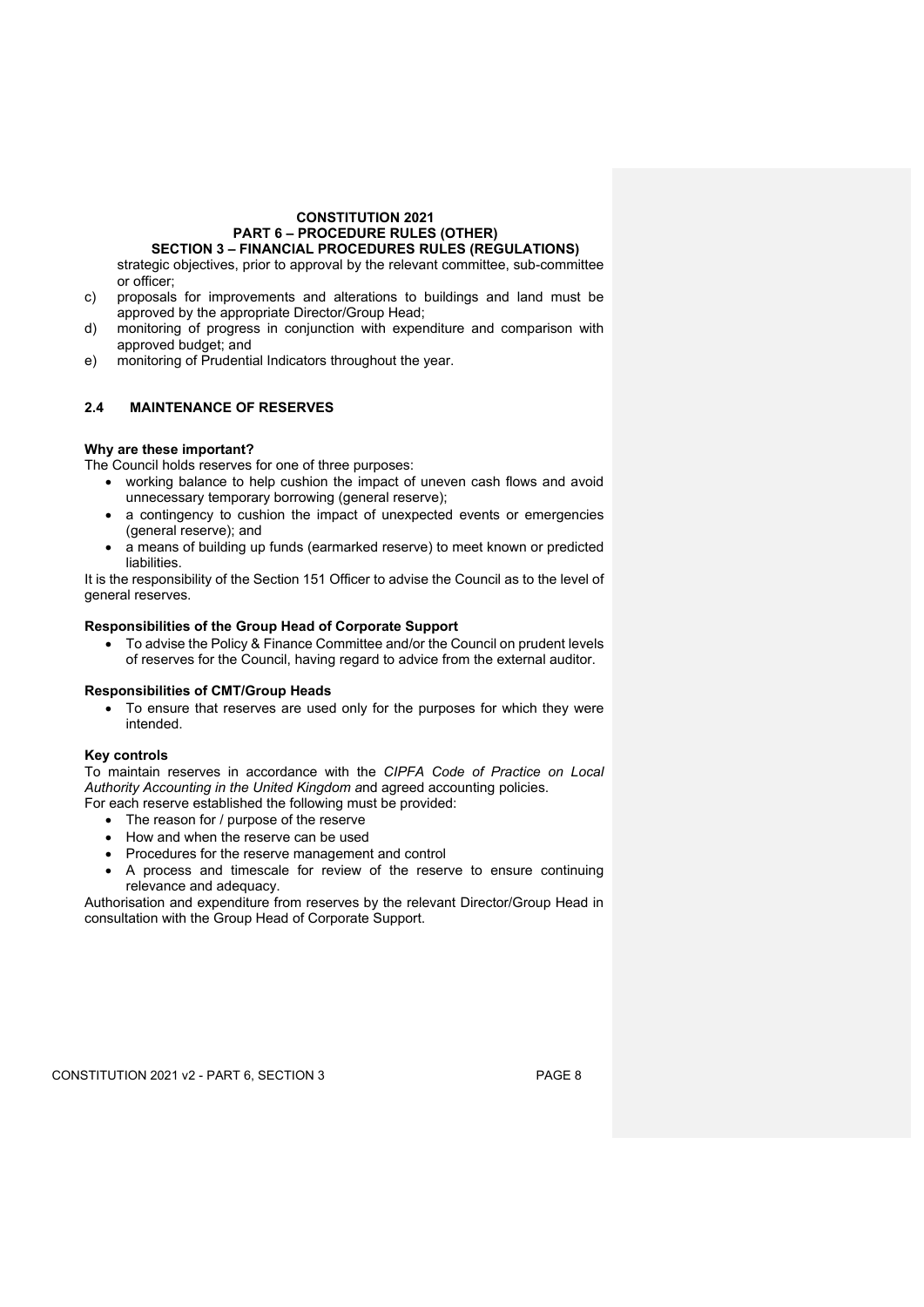#### **CONSTITUTION 2021 PART 6 – PROCEDURE RULES (OTHER) SECTION 3 – FINANCIAL PROCEDURES RULES (REGULATIONS) 3. FINANCIAL MANAGEMENT**

### **3.1 BUDGETARY CONTROL**

#### **Why is this important?**

Budgetary control is the means by which the Council manages its finances and ensures their effective use in accordance with the approved budget. It is a continuous process, enabling the Council to monitor and review its financial performance during the financial year.

By continuously identifying and explaining variances against budgetary targets, the Council can identify changes in trends and resource requirements at the earliest opportunity.

To ensure that the Council in total does not overspend, each service is required to manage its own expenditure within the cash-limited budget allocated to it.

For the purposes of budgetary control by managers, a budget will normally be the planned income and expenditure for a service area or cost centre.

#### **Responsibilities of the Group Head of Corporate Support**

- To administer an appropriate framework of budgetary management and control that ensures:
	- a) Budget management is exercised within annual cash limits
	- b) Each Director has available timely information on receipts and payments on each budget;
	- c) Expenditure is only committed against an approved budget
	- d) All officers responsible for committing expenditure comply with relevant guidance, and these Financial Regulations
	- e) Each budget heading has a single named manager, determined by the relevant Director/Group Head. As a general principle, budget responsibility should be aligned as closely as possible to the decision-making processes that commit expenditure
	- f) Significant variances from approved budgets are investigated and reported by budget managers regularly
- To administer the Council's Scheme of Virement (see 3.2.).
- To submit reports to the Policy & Finance Committee and to the Council, in consultation with the relevant Director/Group Head, where it is not possible to balance expenditure and resources within existing approved budgets under his/her control (see 3.2.5 supplementary estimates).
- To prepare and submit regular monitoring reports to relevant committee on the Council's projected income and expenditure compared with the budget.

### **Responsibilities of CMT/Group Heads**

- To maintain budgetary control within their services and to ensure that all income and expenditure is recorded and accounted for properly.
- To ensure that an accountable budget manager is identified for each item of income and expenditure.
- To ensure that spending remains within the service's overall cash limit, by monitoring the budget and taking appropriate corrective action where significant variations from the approved budget are forecast.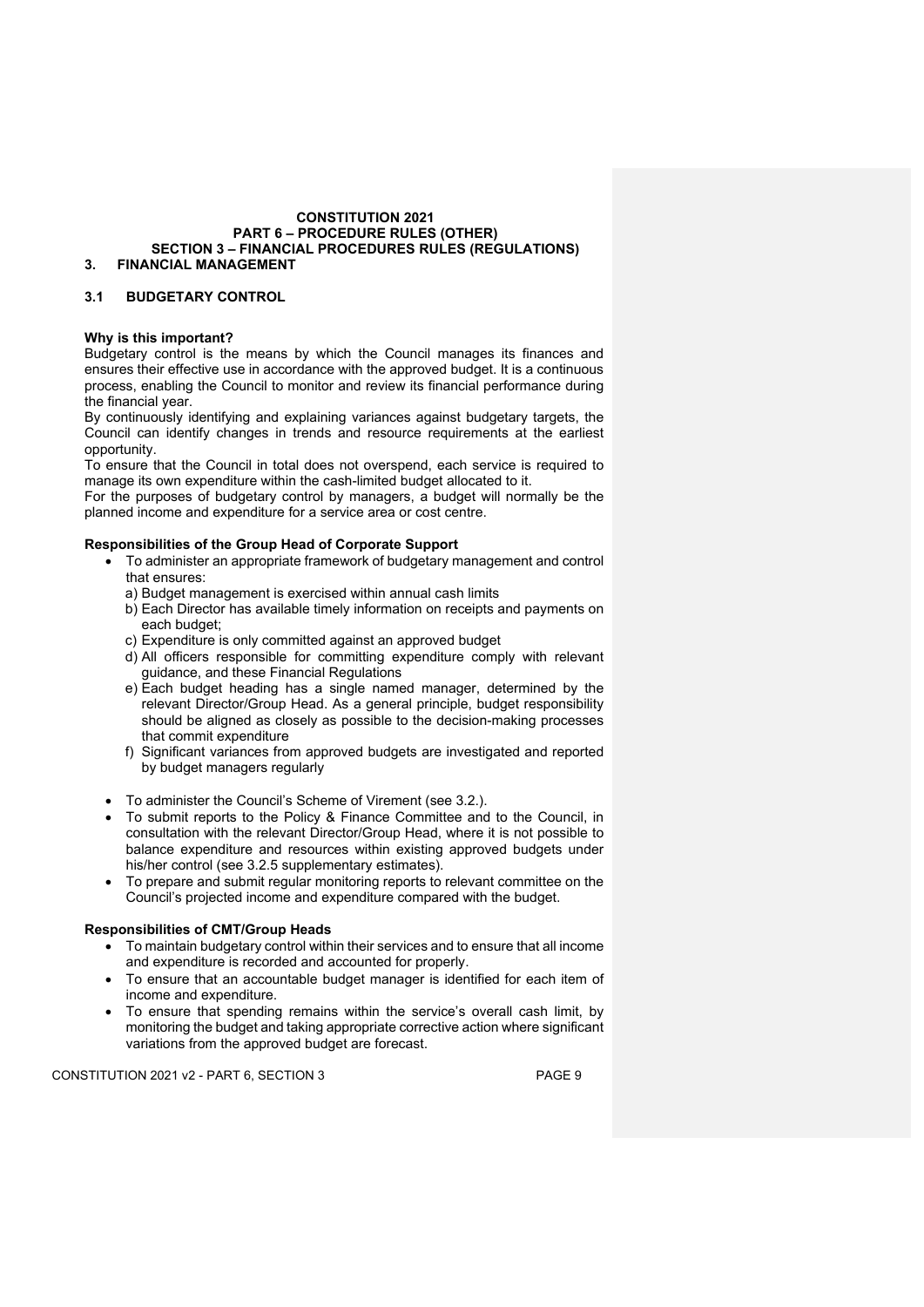- To prepare and submit to the Policy & Finance Committee, reports on the service's projected expenditure compared with its budget, in consultation with the Group Head of Corporate Support.
- To ensure compliance with the Scheme of Virement (see 3.2).
- To agree with the relevant Director/Group Head where it appears that a budget proposal, including a virement proposal, may impact materially on another service area.

#### **Key controls**

The key controls for managing and controlling the revenue budget are: -

- a) budget managers should be responsible only for income and expenditure that they can influence;
- b) there is a nominated budget manager for each budget heading;
- c) budget managers accept accountability for their budgets and the level of service to be delivered and understand their financial responsibilities;
- d) all budgets are appropriately profiled through the financial year;
- e) budget managers follow an approved certification process for all expenditure;
- f) income and expenditure are recorded and accounted for properly.

### **3.2 SCHEME OF VIREMENT**

A Scheme of Virement shall be shall be prepared as a policy document by the Group Head of Corporate Support and approved by Policy and Finance Committee A summary of the current limits relating to virement as set out in the sections below is provided in Appendix 1 to these Rules.

#### **3.2.1. General Virement**

#### **Why is this important?**

Virement is the transfer of budget from one specific area to another. This can either be a transfer within revenue budgets or capital budgets. Restrictions may apply to transfers between capital and revenue budgets. Virement can be a temporary (inyear) or permanent transfer of budget.

The Scheme of Virement is intended to enable committees, together with CMT/Group Heads and their staff to manage budgets with a degree of flexibility within the overall policy framework determined by the Council<del>, and, therefore, to optimise the use of</del> resources. Budget Variation reports form a standing item on committee Agendas. They can be used to group together requests for virements or supplementary estimates and for urgent items, subject to consultation with the Group Head of Corporate Support.

### **Responsibilities of the Group Head of Corporate Support**

- To submit a report to the Corporate Management Team and Policy & Finance Committee where virements are proposed between directorate areas;
- To approve all virements between £50,001 and £500,000£100,000.
- To ensure that all virements over£500,000 £1500,000 are approved by the relevant committee.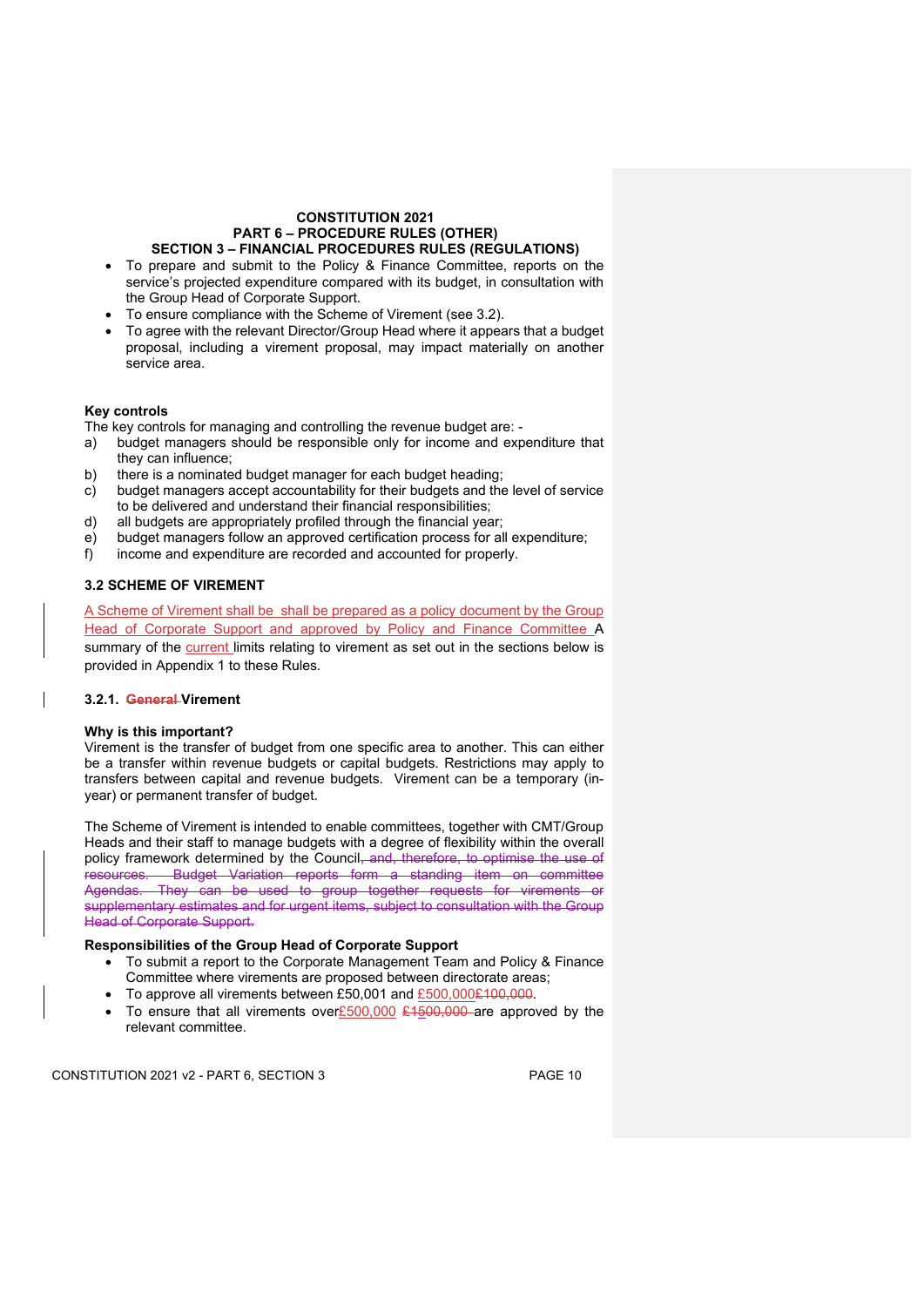#### **Responsibilities of CMT/Group Heads**

- CMT/Group Heads may exercise virement on budgets under their control of up to a maximum of £50,000, provided the Group Head of Corporate Support has given their approval.
- To submit a report to the relevant committee for virements over  $£500,000$ £1500,000, provided that the Group Head of Corporate Support has been notified.
- Salary budgets reflect represent the Council's approved establishment. As such the salary budgets cannot be vired to other areas of the budget. A favourable salary budget variance may be used to cover the additional temporary staffing costs incurred due to the vacant post subject to the corporate vacancy target.
- Virements against future anticipated fees and charges or other uncertain sources of income will not be allowed.
- Savings of a non-recurring nature (temporary) cannot be used to justify the incurring of expenditure with a continuing commitment into later years (permanent).
- Virement that is likely to impact on the level of service activity of another service should be implemented only after agreement with the relevant Director/Group Head.

#### **Key controls**

Key controls for the Scheme of Virement are: -

- a) it is administered by the Group Head of Corporate Support within guidelines set by the Council. Any variation to the scheme requires the approval of the Council;
- b) the overall budget is recommended by the Policy & Finance Committee and approved by the Council. CMT/Group Heads are authorised to incur expenditure in accordance with the estimates that make up the budget.
- c) virement does not create a net increase in budget. CMT/Group Heads are expected to exercise their discretion in managing their budgets responsibly and prudently.

**3.2.2 Virements Relating To S106 and Community Infrastructure Levy ("CIL" Contributions** 

#### **Why is this important?**

Section 106 agreements are legal agreements negotiated as part of the planning process and are in relation to matters that are deemed to be necessary to allow a planning application that would otherwise be unacceptable to be acceptable.as they mitigate the impact of the development.

They provide an important source of additional funding towards a range of infrastructure and services such as community facilities, public open spaces, transport improvement and or affordable housing.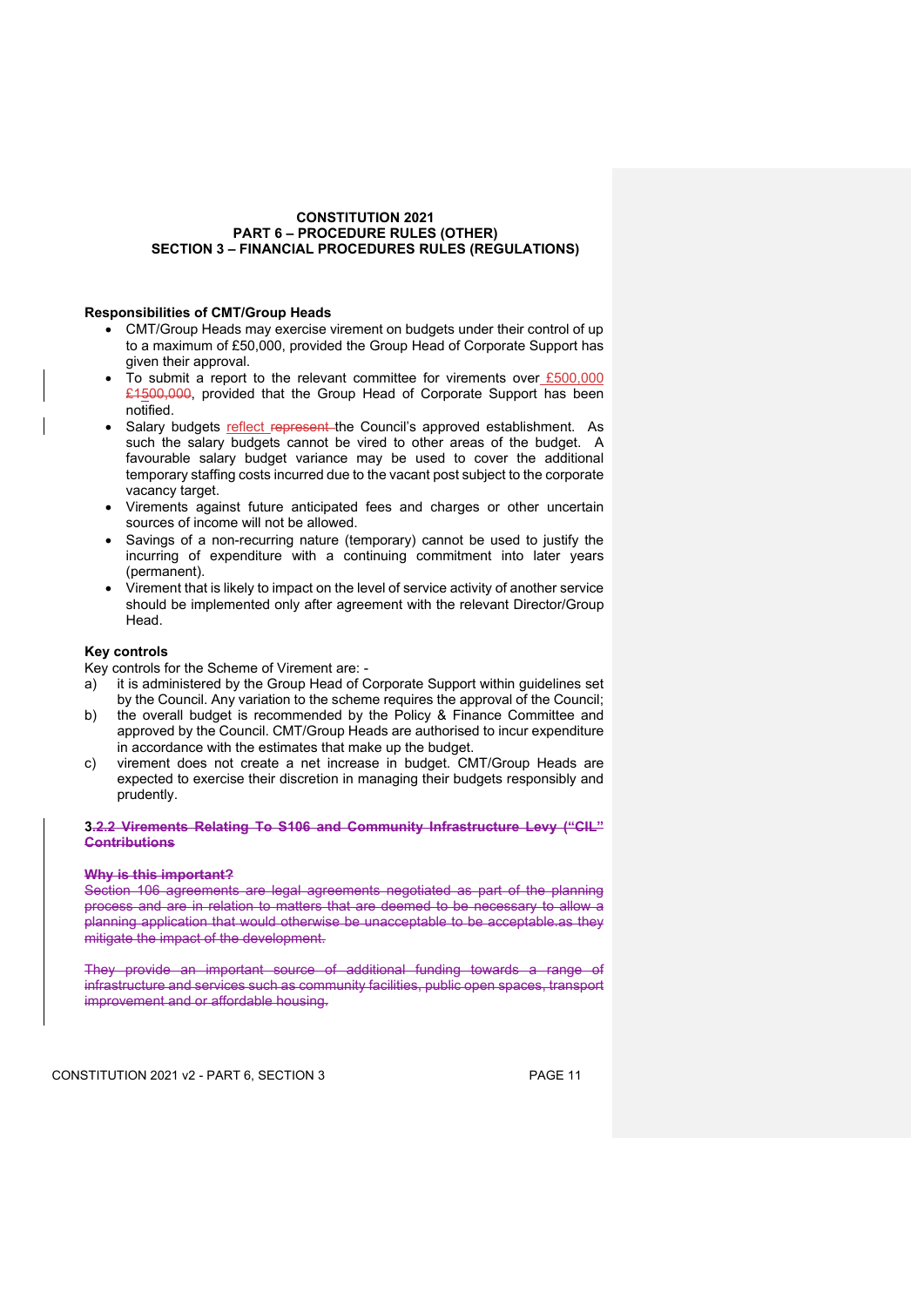The purposes for which they can be used are set out in the agreements and this can only be varied with consent.

CIL contributions are determined in accordance with the CIL Regulations and the Council's Charging Schedule

#### **Responsibilities of the Group Head of Corporate Support**

To ensure that virements relating to s106 funding over £25,000 are approved by the relevant committee and in accordance with the s.106 agreement

#### **Responsibilities of CMT/Group Heads**

CMT/Group Heads may exercise virements relating to s106 funded expenditure under their control up to a maximum of £25,000 provided that the Group Head of Corporate Support has given their approval.

To submit a report to the relevant committee for expenditure over £25,000 at the earliest opportunity with details of how the funding is to be applied.

#### **Key controls**

Key controls for s106 funded expenditure are:

it is administered by the Group Head of Corporate Support within guidelines set by the Council; and

virement does not create a net increase in budget. CMT/Group Heads are expected to ensure that funds are spent within the terms of the agreement including any time limits that may apply.

#### **3.2.3 Virements Relating to Contingency Budgets**

#### **Why is this important?**

The Contingencies and Special Items budget is assessed annually as a provision for known possible service changes that have not been sufficiently developed to fully cost into the budget.

#### **Responsibilities of the Group Head of Corporate Support**

To ensure that virements relating to contingency budgets have been fully costed before budgets are vired to service areas. Virements are noted in budget monitoring reports.

#### **Responsibilities of CMT/Group Heads**

To submit fully developed spending plans to the Group Head of Corporate Support at the earliest opportunity.

#### **Key controls**

Key controls for virements from Contingency budgets:

it is administered by the Group Head of Corporate Support within guidelines set by the Council; and

virement does not create a net increase in budget. CMT/Group Heads are expected to ensure that the use of these budgets follow the Council's priorities.

#### **3.2.4 Virements Relating to Reserves**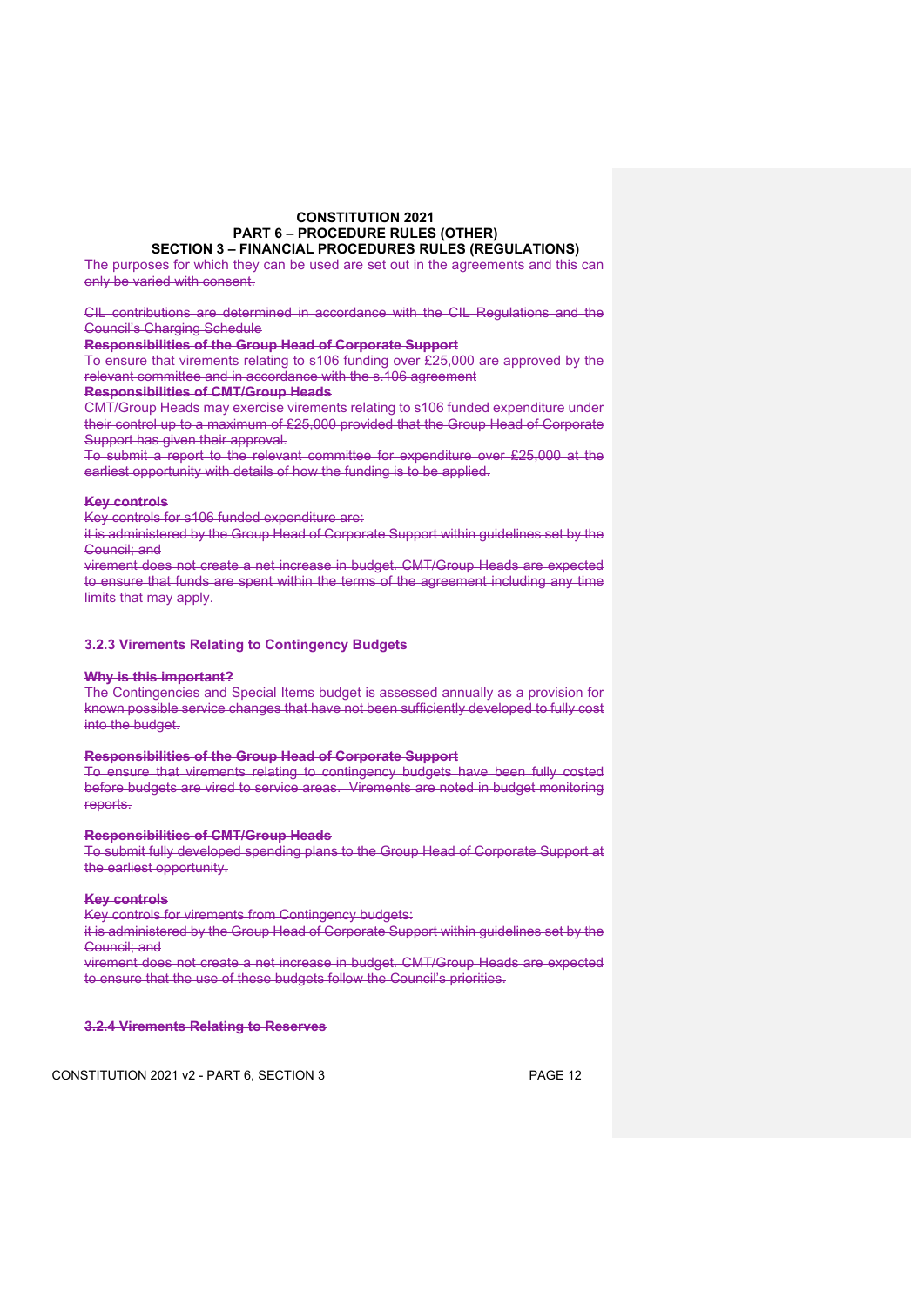#### **Why is this important?**

Earmarked reserves should only be used for the purpose that they are intended. Unrequired earmarked reserves should be returned to the General Fund. Capital reserves should only be applied in line with statutory approvals

#### **Responsibilities of the Group Head of Corporate Support**

To ensure that all virements from Earmarked Reserves up to £100,000 are approved by the relevant member of the CMT or Group Head. To ensure that all virements relating to the use of Earmarked Reserves over £100,000 are approved by the relevant committee.

To ensure that all proposals to the use of capital receipts complies with statutory guidance, the Property Investment Strategy and have a viable business case. To ensure that purchase of commercial property up to £750,000 has been approved by the Director of Place and that purchases of commercial property over £750,000 has been approved by the relevant committee.

#### **Responsibilities of CMT/Group Heads**

To ensure that earmarked reserves are used only for the purpose for which they were intended.

That unrequired earmarked reserves are returned to the General Fund.

To submit proposals to the Group Head of Corporate Support as soon as practicable. It is the responsibility of the Director of Place to ensure that a viable business case is submitted and approved for the acquisition of commercial property of up to £750,000. It is the Director of Place's responsibility to seek approval from the relevant committee for the acquisition of commercial property in excess of £750,000, subject to the approval of a satisfactory business case. Commercial property acquisitions are subject to the availability of sufficient capital receipts as identified in the Property Investment Strategy.

#### **Key controls**

Key controls for virements from reserves:

It is administered by the Group Head of Corporate Support within guidelines set by the Council.

Virement does not create a net increase in budget. CMT/Group Heads are expected to ensure that the use of these budgets follow the Council's priorities.

### **3.2.5 SUPPLEMENTARY ESTIMATES**

#### **Why is this important?**

Supplementary estimates are requests for additional resources (capital or revenue) over and above the approved budget The Council has limited financial resources so expenditure needs to be carefully monitored. When a need to incur unavoidable or non-controllable expenditure is identified and the amount required cannot be met by virement, a request for a supplementary estimate shall be submitted to the Policy & Finance Committee and Full Council. Supplementary estimates can, in exceptional circumstances and with the approval of the Group Head of Corporate Supportervices, be considered by Full Council when referral via the relevant committee and Policy & Finance Committee would cause unreasonable delay.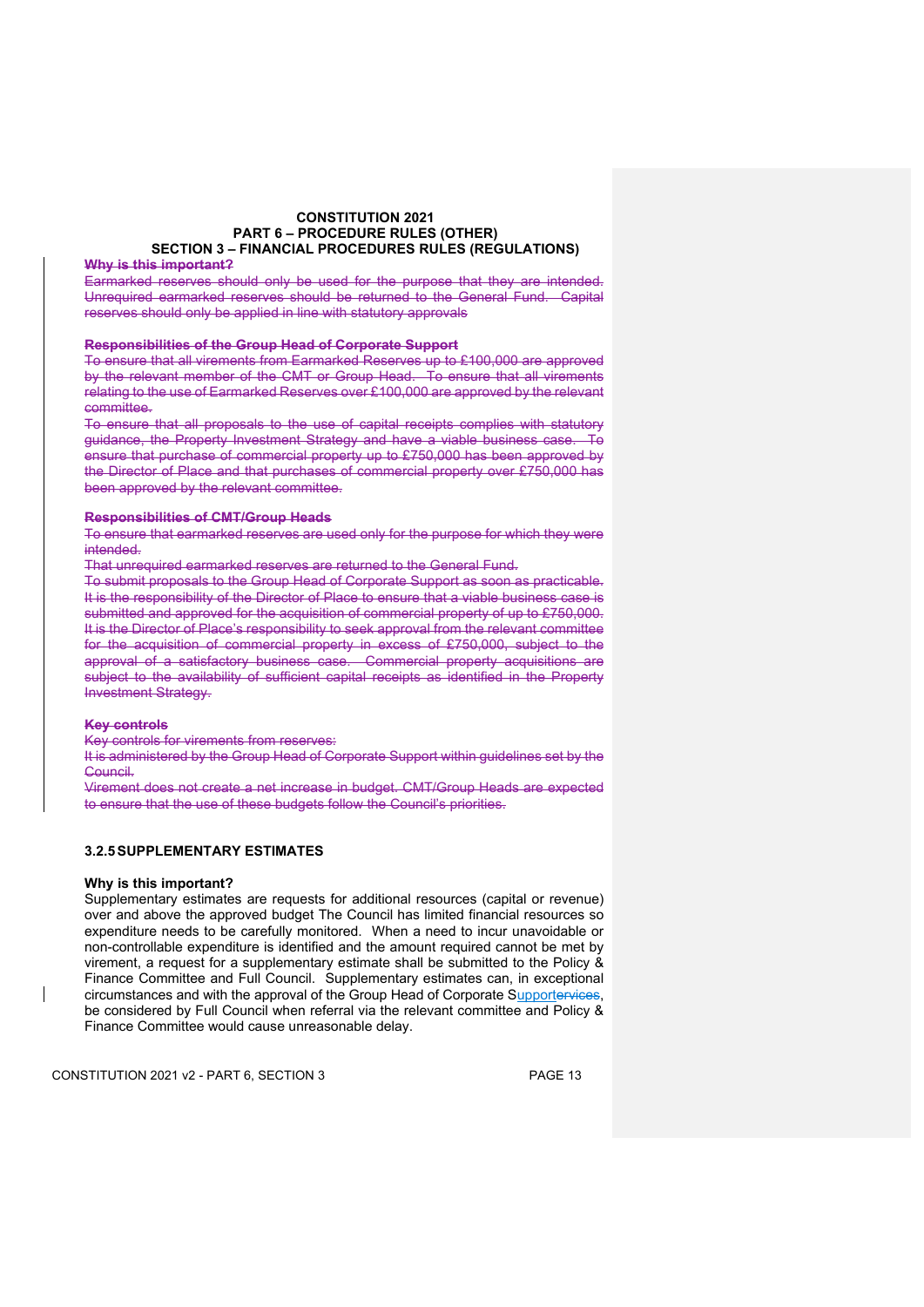### **Responsibilities of the Group Head of Corporate Support**

 To ensure that all supplementary estimates (where net expenditure cannot be contained within existing budget provision) are approved by Policy & Finance Committee and Full Council. The only exception to this rule is on the grounds of urgency.

### **Responsibilities of CMT/Group Heads**

- To submit estimates to the Group Head of Corporateentral Support at the earliest opportunity where unavoidable expenditure is likely and a specific source of funding cannot be identified.
- To submit a report to Policy & Finance Committee and Full Council when a supplementary estimate is proposed and net expenditure cannot be contained within existing budget provision.

#### **Key controls**

Key controls for supplementary estimates are:

- (a) It is administered by the Group Head of Corporate Support with a view to affordability, impact on the Councils overall financial position and existing and anticipated level of balances;
- (b) the overall budget is recommended to Policy & Finance Committee and approved by the Council. Any additional expenditure incurred must also be recommended to the Policy & Finance Committee (unless this is not practical) and approved by the Council; and
- (c) supplementary estimates create a net increase in budget. CMT/Group Heads are expected to exercise their discretion in managing their budgets responsibly and prudently and wherever possible meeting additional cost pressures by virement from within existing budgets. Supplementary estimates should only be requested under exceptional circumstances.

### **3.3 ACCOUNTING POLICIES**

#### **Why are these important?**

The Council is required to follow proper practices in preparing its Statement of Accounts. The Council's Accounting Policies are a key part in ensuring that this is done, and these are detailed in the Statement of Accounts.

### **Responsibilities of the Group Head of Corporate Support**

- To establish suitable accounting policies and to ensure that they are applied consistently.
- To ensure that the accounting policies are consistent with proper practices as set out in the Code of Practice on Local Authority Accounting in the United Kingdom, for each financial year.

### **Responsibilities of CMT/Group Heads**

 To adhere to the accounting policies and guidelines approved by the Group Head of Corporate Support.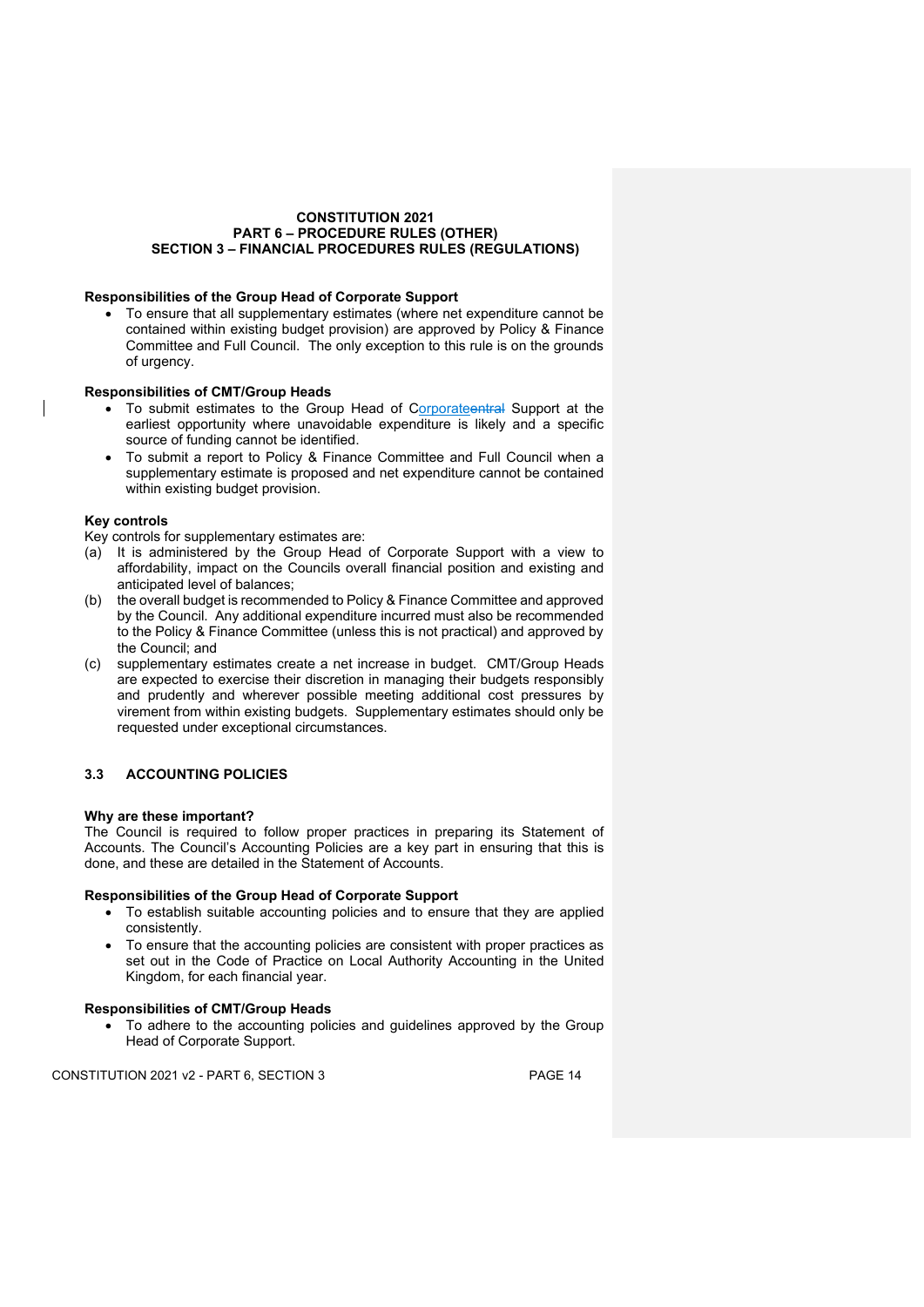#### **Key controls**

The key controls for accounting policies are:

- a) Systems of internal control are in place to ensure that financial transactions are lawful;
- b) Suitable accounting policies are established and applied consistently;
- c) Proper accounting records are maintained;
- d) Financial statements are prepared which present fairly the financial position of the Council and its expenditure and income; and
- e) Accounting policies are set out in the Statement of Accounts and are subject to external audit.

### **3.4 ACCOUNTING RECORDS AND RETURNS**

#### **Why are these important?**

 $\overline{\phantom{a}}$ 

Maintaining proper accounting records is one way in which the Council discharges its responsibility for stewardship of public resources. The Council has a statutory responsibility to prepare annual accounts that present its operations during the financial year fairly. These annual accounts are subject to external audit. This audit provides assurance that the accounts are prepared properly, that proper accounting practices have been followed and that quality arrangements have been made for securing economy, efficiency and effectiveness in the use of the Council's resources.

### **Responsibilities of the Group Head of Corporate Support**

- To determine the accounting policies, procedures and the method for recording transactions for the Council.
- To arrange for the compilation of all accounts and accounting records under his/her direction.
- To comply with the following principles when allocating accounting duties:
	- a) Employees responsible for the calculation, checking and recording of income and expenditure should not be responsible for the collection and disbursement of such income and expenditure; and
	- b) Employees with the duty of examining or checking the accounts of cash transactions must not be engaged in those transactions.
- To make proper arrangements for the audit of the Council's annual accounts in accordance with the Accounts and Audit Regulations 2015.
- To ensure that all claims for funds (including grants) are made accurately and by the due date.
- To prepare and publish the audited annual accounts of the Council for each financial year, in accordance with the statutory timetable.
- To ensure the proper security and retention of financial documents in accordance with the requirements set out in the Council's Document Retention Policy.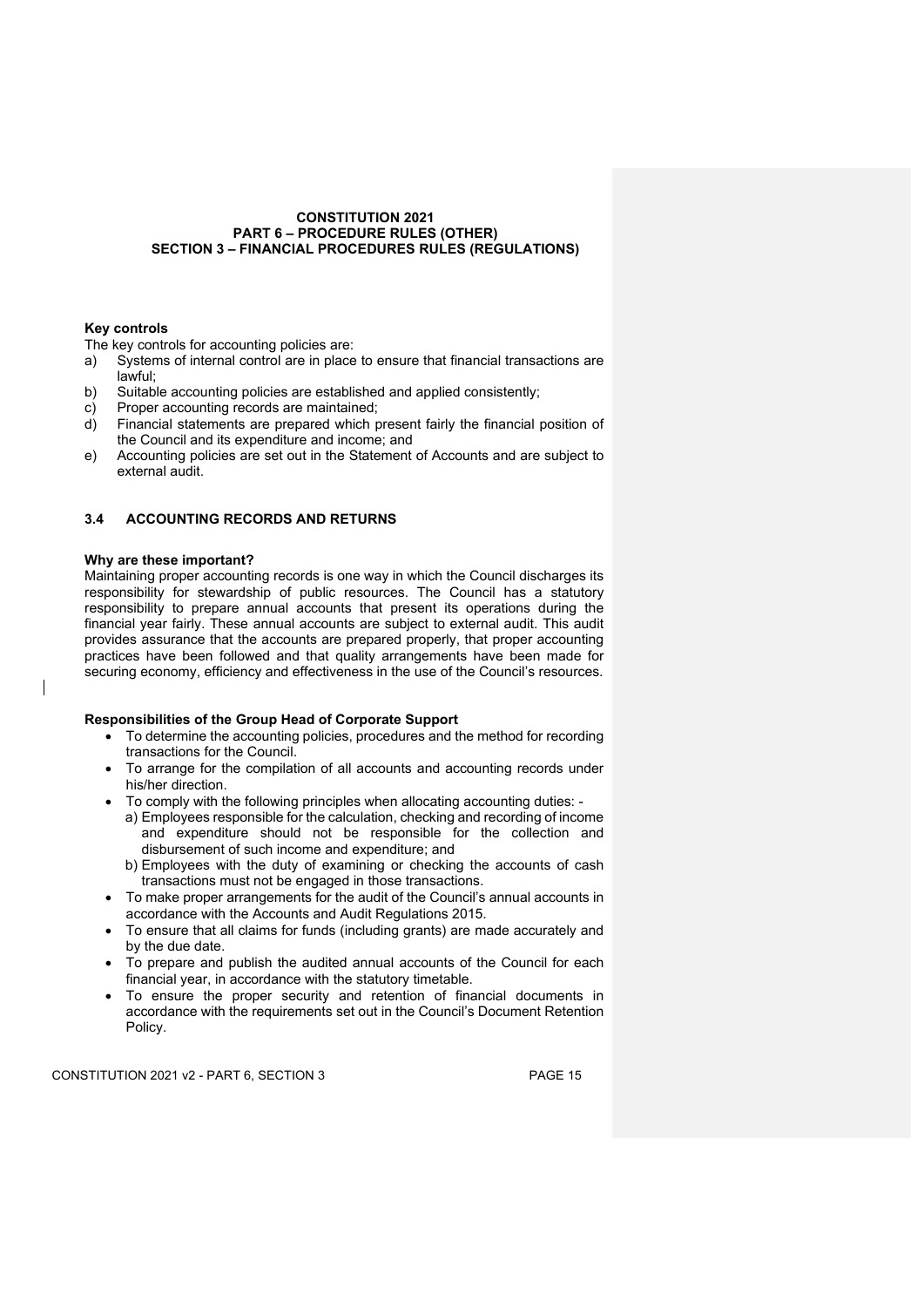To ensure that an asset register is maintained, and assets are appropriately revalued and categorised in accordance with *Code of Practice on Local Authority Accounting in the United Kingdom.*

### **Responsibilities of CMT/Group Heads**

- To ensure that a copy of any approved funding from a third party, including government grant, is immediately passed to the Group Head of Corporate Support.
- To ensure that all necessary service-related information is available to support all claims for funds, including government grants.
- To maintain adequate records to provide a management/audit trail leading from the source of income/expenditure through to the accounting statements.
- To supply information required to enable the statement of accounts to be completed and published in accordance with the timetable and guidelines issued by the Group Head of Corporate Support.

### **Key controls**

The key controls for accounting records and returns are:

- a) All committees, finance employees and budget managers operate within the required accounting standards and timetables;
- b) All the Council's transactions, material commitments, contracts and other essential accounting information are recorded completely, accurately and on a timely basis;
- c) Procedures are in place to enable accounting records to be reconstituted in the event of systems failure;
- d) Reconciliation procedures are carried out to ensure transactions are correctly recorded;
- e) Prime documents are retained in accordance with legislative and other requirements, as set out in the Council's Document Retention Policy; and
- f) The central accounting system of the Council, administered by the Group Head of Corporate Support, is the prime system upon which the financial position of the council, or any part of the Council, will be assessed.

### **3.5 THE ANNUAL STATEMENT OF ACCOUNTS**

### **Why is this important?**

The Council has a statutory responsibility to prepare its own accounts to present its operations during the financial year in a fair manner. The Council is responsible for approving the statutory annual statement of accounts, through delegation to the Audit & Governance Committee.

### **Responsibilities of the Group Head of Corporate Support**

- To establish suitable accounting policies and to apply them consistently.
- To make judgements and estimates that are reasonable and prudent.
- To comply with the *Code of Practice on Local Authority Accounting in the United Kingdom.*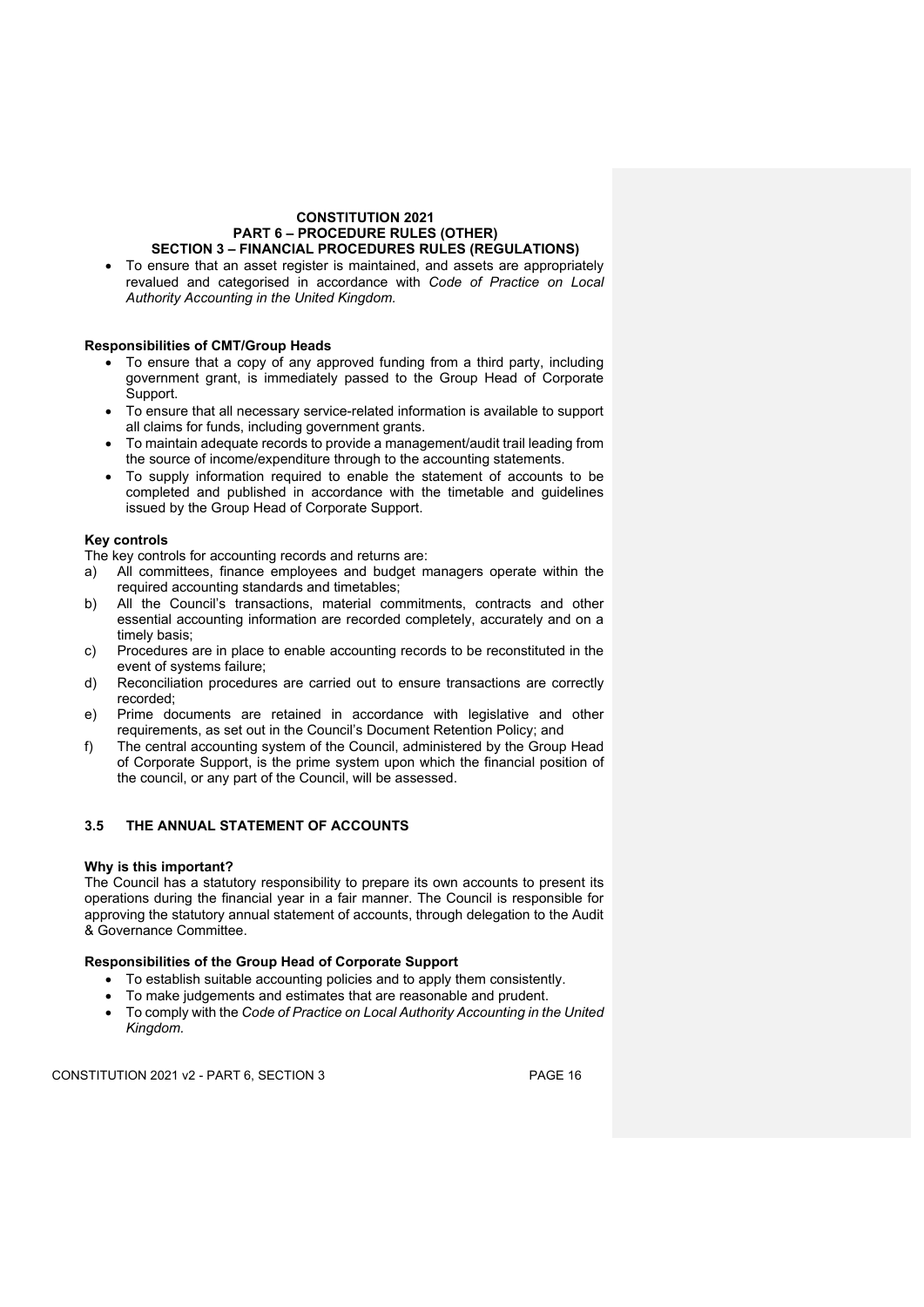- To sign and date the statement of accounts, stating that it presents fairly the financial position of the Council at the accounting date and its income and expenditure for the financial year.
- To draw up the timetable and requirements for final accounts preparation and to advise employees and the external auditor accordingly.

### **Responsibilities of CMT/Group Heads**

 To comply with accounting guidance provided by the Group Head of Corporate Support and to supply the Group Head of Corporate Support with information when required.

#### **Key controls**

The key controls for the annual statement of accounts are: -

- a) The Council is required to make arrangements for the proper administration of its financial affairs and to secure that one of its officers has the responsibility for the administration of these affairs. In this Council, that officer is the Group Head of Corporate Support; and
- b) The Council's statement of accounts must be prepared in accordance with proper practices as set out in the *Code of Practice on Local Authority Accounting in the United Kingdom.*

### **4. RISK MANAGEMENT AND CONTROL OF RESOURCES**

#### **4.1 RISK MANAGEMENT AND INSURANCE**

#### **Why is this important?**

Risk management is a planned and systematic approach to identifying, evaluating and controlling risk. Its objectives are to secure the assets of the organisation and to ensure the continued financial and organisational wellbeing of the Council. It is, therefore, an integral and essential part of good business practice. Risk management is concerned with evaluating the measures an organisation already has in place to manage identified risks and then recommending the action needed to control these risks effectively.

It is the overall responsibility of the Audit & Governance Committee to approve the Council's Risk Management Strategy, and to promote a culture of risk management awareness throughout the Council.

### **Responsibilities of the Group Head of Corporate Support**

- To prepare and promote the Council's Risk Management Strategy.
- To effect corporate insurance cover, through external insurance and internal funding, and to negotiate all claims, in consultation with other officers where necessary.

### **Responsibilities of CMT/Group Heads**

 To notify the Group Head of Corporate Support immediately of any injury, loss, liability or damage that may lead to a claim against the Council, together with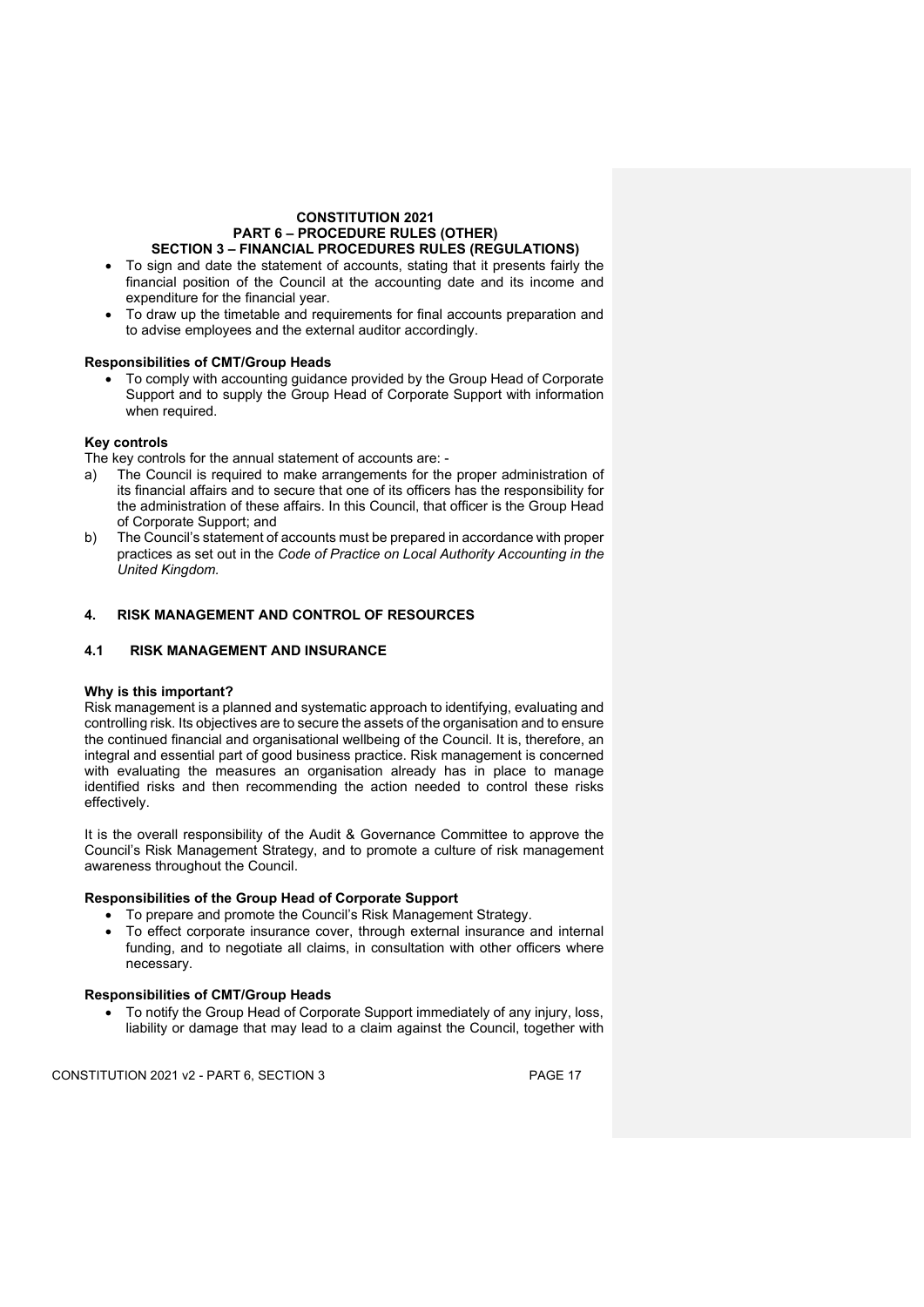any information or explanation required by the Group Head of Corporate Support or the Council's insurers.

- To take responsibility for risk management and minimising exposure to loss, having regard to advice from the Group Head of Corporate Support and other specialist advisers (e.g. health and safety, emergency planning).
- To ensure that there are regular reviews of Corporate and Departmental risk registers to identify and evaluate risk and to determine the ways risk can be managed. The risks and the mitigating actions should be recorded and monitored.
- To notify the Group Head of Corporate Support promptly of all new risks, properties or vehicles that require insurance and of any alterations affecting existing insurances.
- To consult the Group Head of Corporate Support on the terms of any indemnity that the Council is requested to give.

### **Key controls**

The key controls for risk management are:

- a) Procedures are in place to identify risks, to evaluate their likely impact and probability of occurring, and to determine suitable risk reduction strategies. The risk management process operates continually to ensure that changes in circumstances and new risks are identified, evaluated and managed;
- b) Corporate and Departmental Risk Registers are produced and are regularly reviewed and action taken when appropriate;
- c) Risk management procedures are communicated effectively throughout the Council. Managers know that they are responsible for managing risks in their areas and are provided with relevant information on risk management initiatives;
- d) Acceptable levels of risk are determined and insured against where appropriate; and provision is made through balances or reserves for losses where insurance is not appropriate;
- e) The Council has identified business continuity plans for implementation in the event of disaster that results in significant loss or damage to its resources.

### **4.2 AUDIT REQUIREMENTS**

### **Internal Audit**

The requirement for an internal audit function is implied by the Accounts & Audit Regulations 2015 which requires that the Council must each financial year conduct a review of the effectiveness of the system of internal control and prepare an annual governance statement.

Internal auditing is an independent, objective assurance and consulting activity designed to add value and improve an organisation's operations. It helps an organisation accomplish its objectives by bringing a systematic, disciplined approach to evaluate and improve the effectiveness of risk management, control and governance processes.

It will act in accordance with the internal audit charter and *UK Public Sector Internal Audit Standards (PSIAS)* and will undertake reviews that focus on areas of greatest risk to the Council, as agreed annually in consultation with CMT and approved by the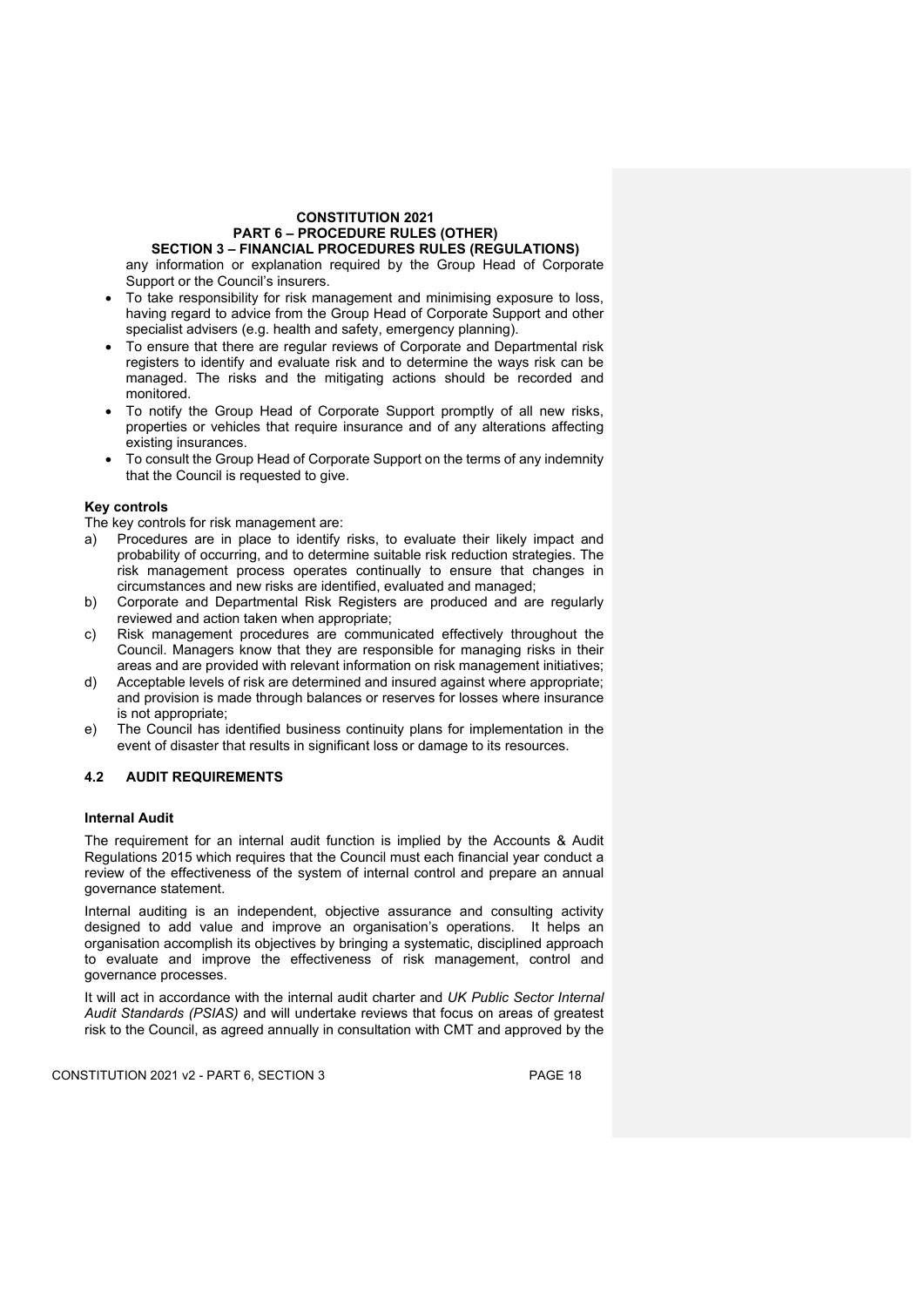Audit & Governance Committee. However, it is the responsibility of every manager to establish and maintain an effective system of internal control.

Internal audit shall have the authority to have unrestricted access to all records, assets, personnel and premises deemed necessary to review the activities of the Council and (where appropriate, subject to contractual arrangements) its contractors and operating partners. It also has authority to obtain from all employees and members such information and explanations as are considered necessary and direct access and freedom to report to CMT and Council committees (although its primary responsibility is to the Audit & Governance Committee).

### **Key controls**

The key controls for Internal Audit are:

- a) That it is independent in its planning and operation;
- b) the Chief Internal Auditor has direct access to the Chief Executive, all levels of management and directly to elected members; and
- c) The internal auditors comply with the United Kingdom Internal Audit Standards as interpreted by CIPFA's Local Government Application Note.

### **4.3 PREVENTING FRAUD AND CORRUPTION**

The Council takes the prevention of fraud, corruption and maladministration very seriously and has the following policies in place, which aim to prevent or deal with such occurrences: -

- Anti-Fraud, Corruption & Bribery Policy
- Whistleblowing Policy (in respect of the Public Interest Disclosure Act 1998)
- Anti-money laundering procedures
- HR policies regarding discipline of staff
- Registers of Interests for Members and staff
- Robust processes for the procurement of goods and services

The Council expects all Members and employees to act with propriety and accountability and also expects that individuals and organisations with whom the Council comes into contact (for example, suppliers, contractors and service providers) will act towards the Council with integrity and without thought or actions involving fraud and corruption.

Where financial or other impropriety is discovered or suspected it must immediately be reported to the Group Head of Corporate Support and/or the Chief Internal Auditor for appropriate investigation and action.

### **4.4 ASSETS – (LAND, BUILDINGS, FURNITURE, EQUIPMENT ETC.)**

### **Acquisitions**

### **Why are these important?**

The Council is publicly accountable for the way that it spends its money. Value for money must be demonstrated. Therefore, the Council has to exercise control over its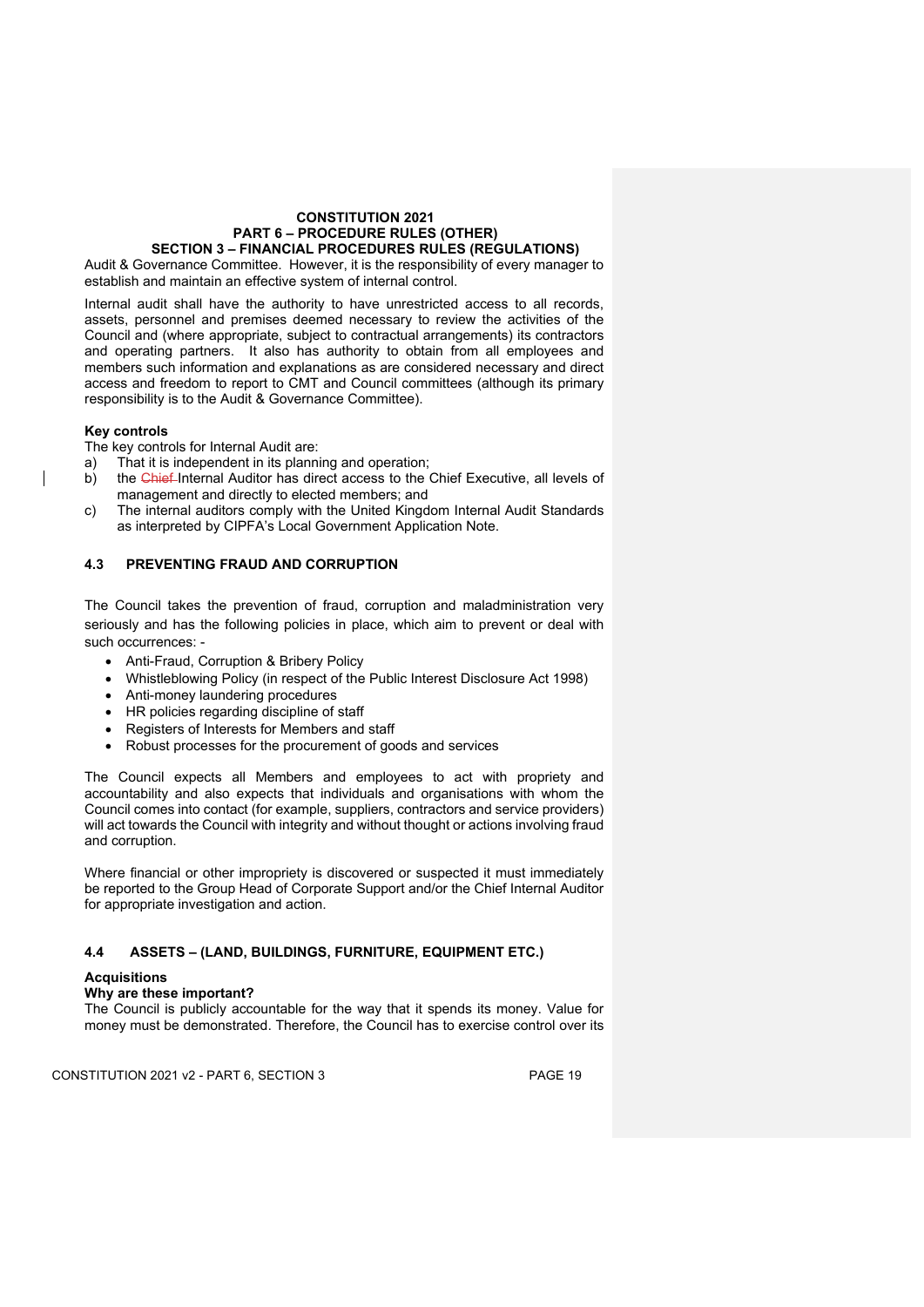purchasing activity, including asset acquisition (e.g. property, vehicles, plant and equipment, furniture).

### **Responsibilities of the Group Head of Corporate Support**

- To issue guidelines on the best practice in respect of asset acquisition.
- To periodically review all guidelines to ensure that they still reflect best practice.
- To ensure that all expenditure is properly recorded in the Council's accounts and records.

#### **Responsibilities of CMT/Group Heads**

- To ensure that the Council's policies and procedures are complied with.
- To ensure that the necessary separation of duties is observed.
- To ensure that assets purchased are necessary.

#### **Key controls**

The key controls for asset acquisition are:

- a) Council policies in respect of the acquisition of assets are complied with at all times. This includes compliance with Contract Regulations for all asset acquisitions.
- b) There are at least two employees involved in the process of acquisition, with a separation of duties between employees involved in the different parts of the process.
- c) Procedures protect employees involved in the acquisition of assets from accusations of impropriety.

### **Asset disposal and transfer**

#### **Why is this important?**

It would be uneconomic and inefficient for the cost of maintaining assets to outweigh their benefits. Obsolete, non-repairable or unnecessary resources should be disposed of in accordance with the law and the Council's policies and procedures.

Assets are sometimes used by or transferred to an external party, for example as part of an outsourced contract or partnership arrangement. It is important that the legal and financial basis for the transfer is determined and properly documented, so that the interests of the Council are protected.

### **Responsibilities of the Group Head of Corporate Support**

- To issue guidelines representing best practice for disposal of assets.
- To ensure appropriate accounting entries are made to remove the value of disposed or transferred assets from the Council's records and to include the sale proceeds, if appropriate.

### **Responsibilities of Directors/Group Heads**

- To seek advice from the Group Head of Corporate Support on the disposal of surplus or obsolete materials, equipment and vehicles.
- To seek advice from the Group Head of Corporate Support where assets are to be transferred or predominantly used by an external party.
- To ensure that income received for the disposal of an asset is properly banked and coded.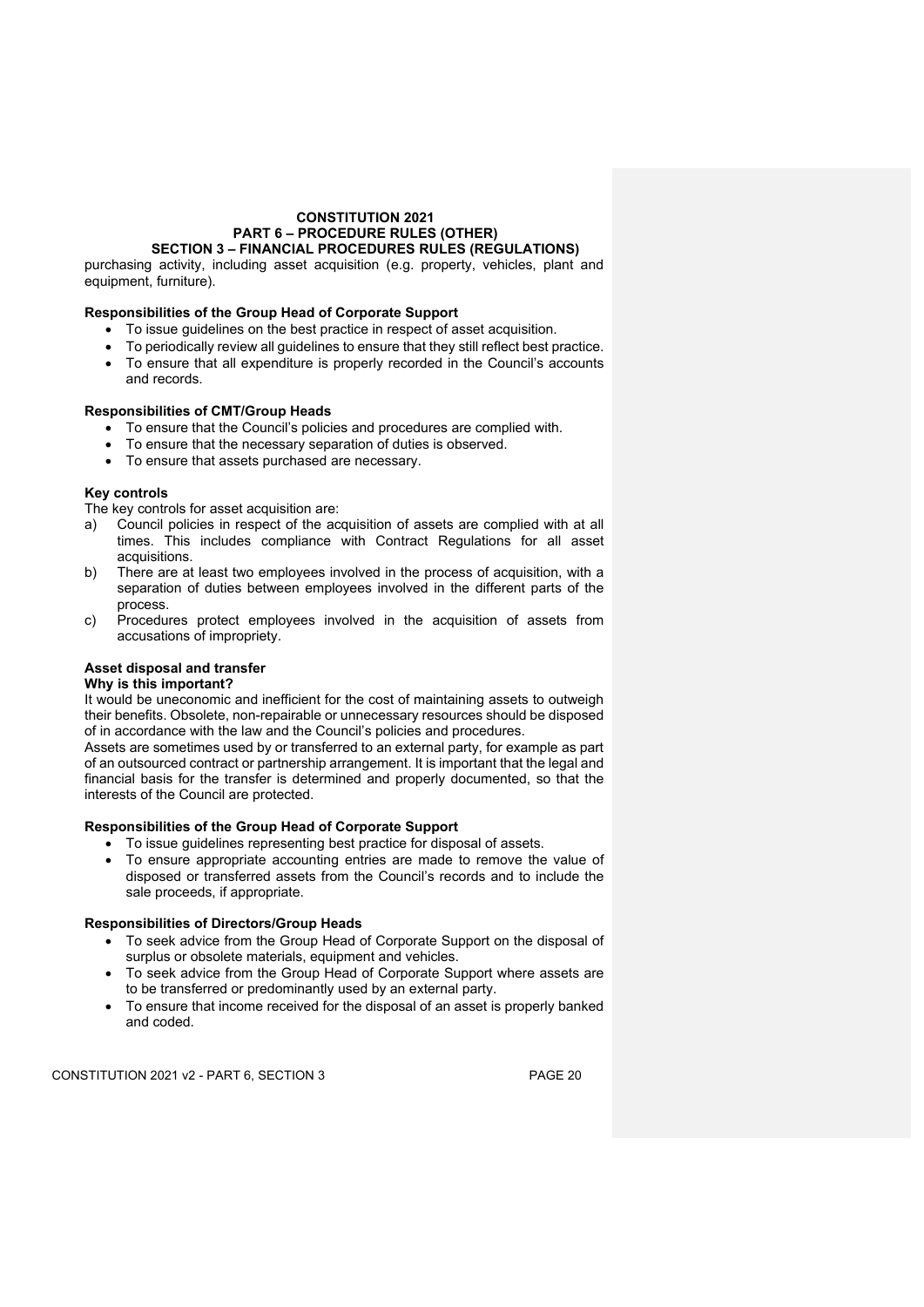- To authorise the write off and disposal of obsolete or surplus materials and equipment.
- To ensure that the disposal of obsolete or surplus materials and equipment, is by competitive quotation or auction, unless, following consultation with the Group Head of Corporate Support, the relevant Ccommittee decides otherwise.

### **Specifically relating to the disposal or acquisition of land and buildings: -**

To ensure that all disposals of land and buildings are in accordance with the Council's land sale policy current at the time. Where disposal of land and buildings is allowed, it shall be conducted in accordance with the provisions detailed in (a) (i) – (vi) below. (a) Approved methods of disposal shall be by:-

- i. Private Treaty;
	-
	- ii. Auction;
	- iii. Tender
	- iv. Sealed Offer;
	- v. Exchanges of land; or vi. Compulsory Purchase Order
- (b) To ensure that where land is to be disposed of by the Council, the Group Head of Corporate Support shall ensure compliance with Financial Regulations and S123 of the Local Government Act 1972.

### **Key controls**

- (a) assets for disposal or transfer are identified and are disposed of or transferred at the most appropriate time, and only when it is in the best interests of the Council, and the best price or contract terms are obtained, bearing in mind other factors, such as environmental issues  $-$  in accordance with an assets disposal policy to be approved by Finance and Policy Committee.
- (b) for items of significant value, disposal should be by competitive tender or public auction; and
- (c) procedures protect employees involved in the disposal of assets from accusations of personal gain.

## **Security (Including Inventories)**

### **Why is this important?**

The Council holds assets in the form of property, vehicles, equipment and other items worth many millions of pounds. Information held by the Council is also a key asset. It is important that assets are safeguarded and used efficiently in service delivery, and that there are arrangements for the security of assets. An up-to-date asset register is a prerequisite for proper fixed asset accounting and sound asset management.

#### **Responsibilities of the Group Head of Corporate Support**

- To ensure that an asset register is maintained in accordance with good practice for all assets with a value in excess of £25,000. The function of the asset register is to provide the Council with information about *fixed* assets so that they are: -
	- safeguarded;
	- used efficiently and effectively;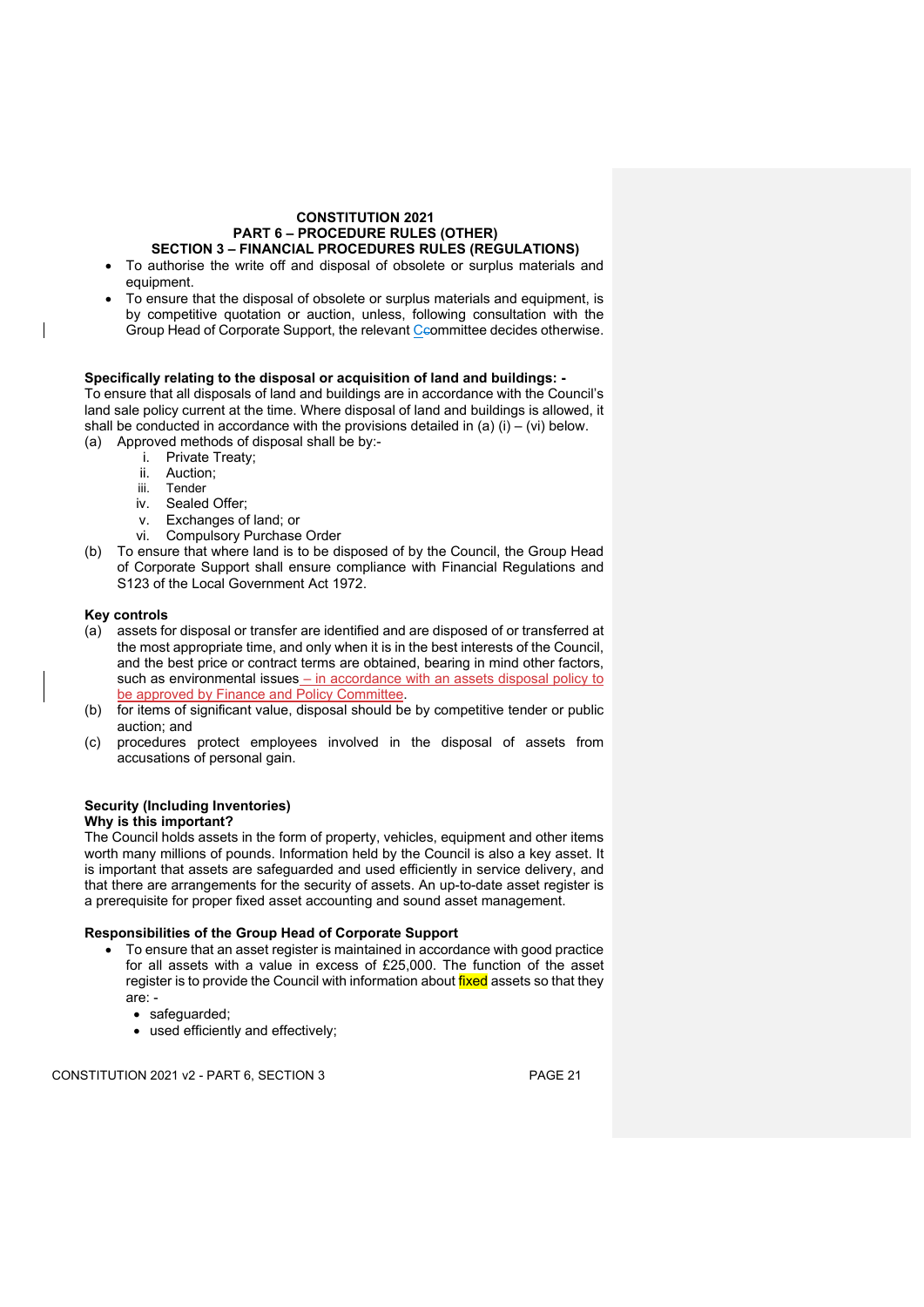### **CONSTITUTION 2021 PART 6 – PROCEDURE RULES (OTHER)**

### **SECTION 3 – FINANCIAL PROCEDURES RULES (REGULATIONS)**

- adequately maintained; and
- accounted for.
- To receive the information required for accounting, costing and financial records from each director/group head.
- To ensure that assets are valued in accordance with the Code of Practice on Local Authority Accounting in the United Kingdom.
- To maintain a central register of IT equipment.

### **Responsibilities of CMT/Group Heads**

- To ensure the proper security of all employees, buildings and other assets under their control.
- To pass title deeds to the Group Head of Law and Governqce Corporate Support who is responsible for custody of all title deeds.
- To ensure the safe custody of vehicles, equipment, furniture, and other property belonging to the Council.
- To ensure that assets are identified, their location recorded and that they are appropriately marked and insured.
- To ensure cash holdings on premises are kept to a minimum and that maximum limits are agreed by the Group Head of Corporate Support.
- To ensure that keys to safes and similar secure containers/cupboards are carried on the person of those responsible at all times; loss of any such keys must be reported to the Group Head of Corporate Support as soon as possible.
- To arrange for the valuation of assets for accounting purposes to meet requirements specified by the Group Head of Corporate Support.
- To carry out an annual check of all items on the inventory in order to verify location, to review condition and to take action in relation to surpluses or deficiencies, annotating the inventory accordingly.
- To make sure that property is only used in the course of the Council's business, unless the Director/Group Head concerned has given permission otherwise.

#### **Key controls**

- (a) assets registers are accurately maintained and all assets are accounted for; and.
- (b) assets are valued in accordance with approved policies and appropriate values included in the Council's annual Accounts.

### **4.5 TREASURY MANAGEMENT**

### **Why is this important?**

Many millions of pounds pass through the Council's accounts each year. The scale of the local authority treasury activity and issues such as the Icelandic banking collapse has led to the development of CIPFA's *Code of Practice on Treasury Management and Prudential Code for Capital Finance in Local Authorities (Prudential Code).* These aim to provide assurances that the Council's money is properly managed in a way that balances risk with return, but with the overriding consideration being given to the security of the Council's capital sum.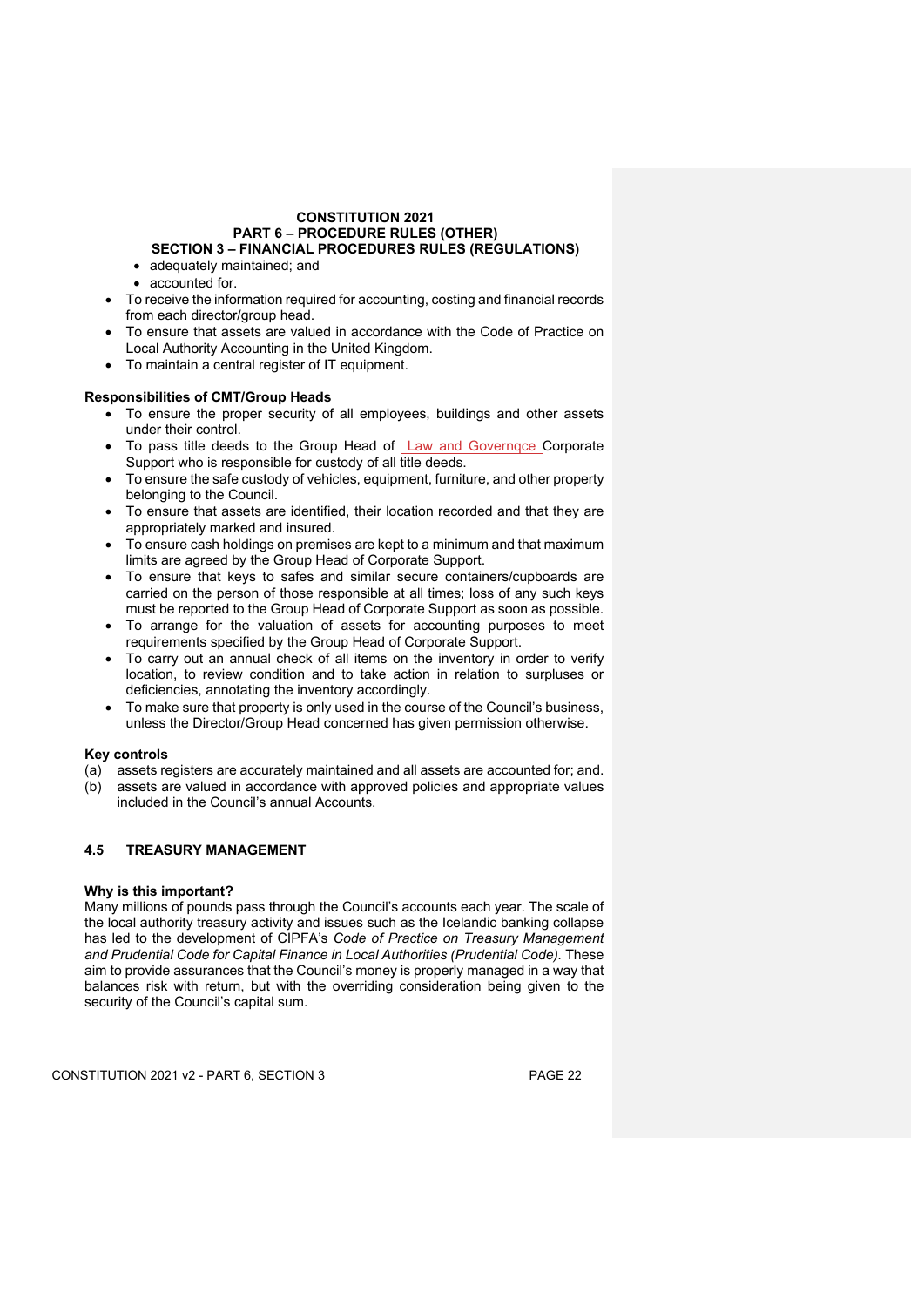**Responsibilities of Group Head of Corporate Support** To arrange the borrowing and investments of the Council, including bank overdrafts, in such a manner as to comply with the CIPFA Code of Practice on Treasury Management, the Prudential Code, the Council's Treasury Management Strategy and the Council's Treasury Management Practices.

- To report on treasury activities to the Audit & Governance Committee, with recommendations (including adoption of the Treasury Management Strategy Statement & Annual Investment Strategy) referred for approval by Full Council.
- To operate bank accounts as are considered necessary. All arrangements with the Council's approved bankers regarding the Council's bank accounts, and the terms on which they are conducted shall be made by the Group Head of Corporate Support.
- To ensure that detailed arrangements are made regarding the Council's bank accounts and for the issue of cheques and cards. All cheques or cards shall be ordered only on the authority of the Group Head of Corporate Support who shall advise on proper arrangements for their safe custody.
- All of the Council's bank accounts must be in the name of "Arun District Council".
- To ensure that all investments or utilisation of monies and other accumulations and the sale or realisation of investments are made in the name of the Council or in the name of nominees approved by the relevant committee.
- To effect all borrowings in the name of the Council.
- To act as the Council's registrar of stocks, bonds and mortgages and to maintain records of all borrowing of money and investment by the Council.
- To ensure that in circumstances where the Council has decided to finance capital expenditure by way of leasing, deferred purchase, or similar arrangements, the Group Head of Corporate Support or his/her authorised representative shall so far as possible, obtain competitive quotations from relevant funding sources and such arrangements shall be subject to approval by the relevant committee.

### **Responsibilities of CMT/Group Heads**

- To follow the instructions on banking issued by the Group Head of Corporate Support.
- To ensure that loans are not made to third parties and that interests are not acquired in companies, joint ventures or other enterprises without the approval of the relevant committee, following consultation with the Group Head of Corporate Support.
- To ensure that CMT/Group Heads advise the Group Head of Corporate Support of the disposal of any vehicle or item of equipment that is subject to a lease.

### **Key controls**

- (a) the Treasury Management Strategy Statement & Annual Investment Strategy must be approved by Full Council by 31<sup>st</sup> March for the next financial year;
- (b) Council investments are only placed with approved institutions in line with the agreed strategies;
- (c) investment performance is monitored and reported to officers and Members;
- (d) funds transfers (e.g. by CHAPS) require dual authorisation by designated officers; and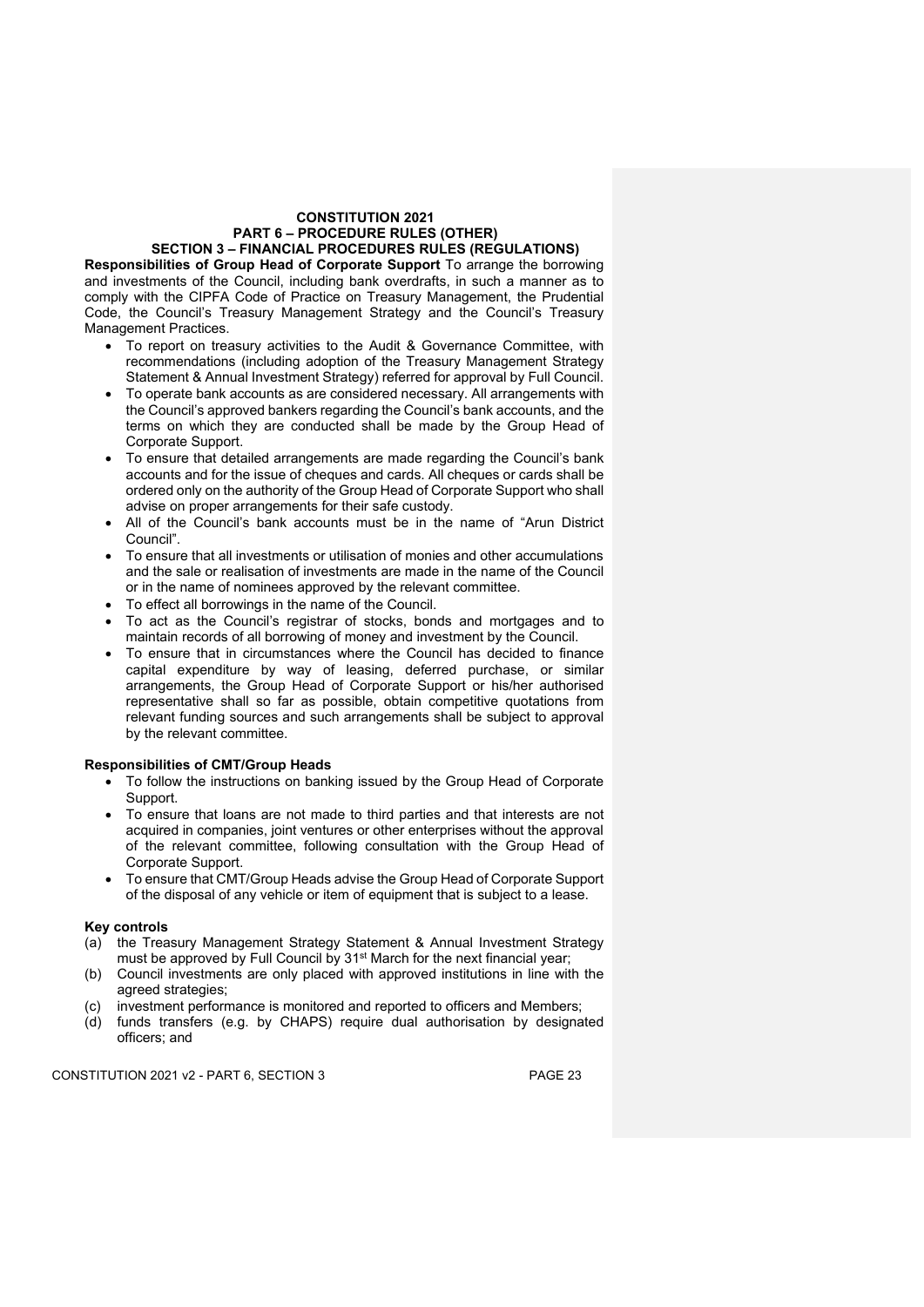(e) investment and borrowing requirements are identified and planned for in shortterm cashflow forecasting and longer-term financial strategies.

### **4.6 WORKFORCE**

### **Why is this important?**

The Council sees its employees as a valuable asset to running its business to provide the highest level of service, it is essential that the Council recruits and retains high calibre, knowledgeable employees, who are qualified to an appropriate level.

### **Responsibilities of the Group Head of Corporate Support**

- To ensure that CMT/Group Heads have identified budget provision for all existing and new employees.
- To act as an advisor to CMT/Group Heads on areas such as National Insurance and pension contributions, as appropriate.
- To develop a workforce strategy, policy and procedures and ensure they are disseminated and enforced.

### **Responsibilities of CMT/Group Heads**

- To produce an annual workforce budget.
- To ensure that the workforce budget is an accurate forecast of workforce levels and is equated to an appropriate revenue budget provision (including on-costs and overheads).
- To ensure that the workforce budget is not exceeded without due authority and that it is managed to enable the agreed level of service to be provided.
- To comply with, and ensure employees comply with, the Council's Human Resource policies (for example: recruitment, training and flexible working policies).

### **Key controls**

The key controls for employees are: -

- (a) an appropriate workforce strategy and policy exists, in which employee requirements and budget allocation are matched;
- (b) procedures are in place for forecasting workforce requirements and cost;
- *(c)* controls are implemented that ensure that employee time is used efficiently and to the benefit of the Council; and
- (d) checks are undertaken prior to appointing new employees to ensure that they are appropriately qualified, experienced and trustworthy.

### **5. FINANCIAL SYSTEMS AND PROCEDURES**

### **5.1 GENERAL**

### **Introduction**

The Council is governed by laws requiring that it makes proper arrangements for the administration, reporting and safeguarding of those funds and act in a way that is open and accountable as to how those funds are used.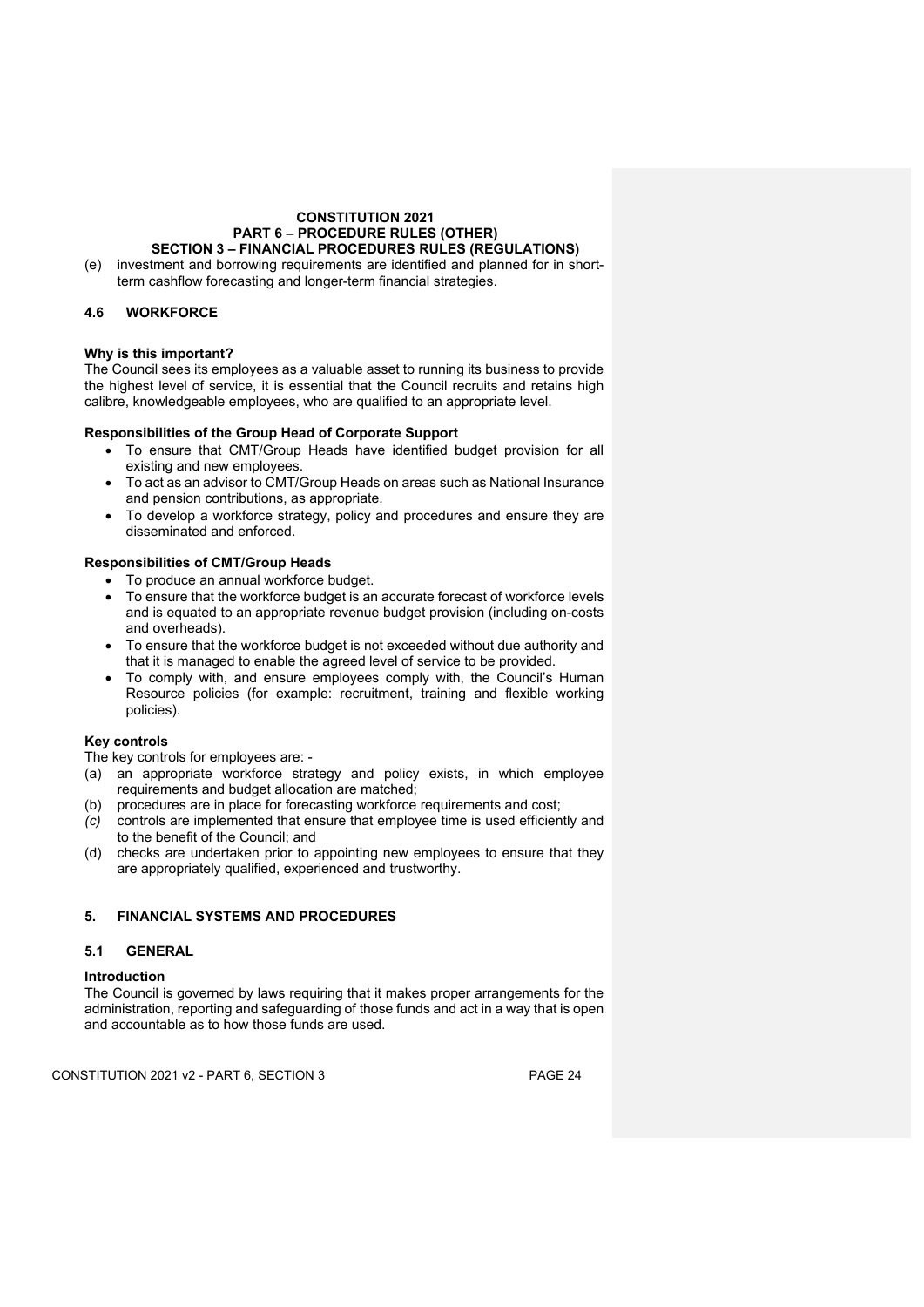Whilst all Council Officers and Members have a general financial responsibility, Section 151 of the Local Government Act 1972 requires that a suitably qualified officer must be responsible for the financial administration of the organisation. This officer is the Group Head of Corporate Support.

### **Group Head of Corporate Support**

The Group Head of Corporate Support is responsible for the proper administration of the Council's financial affairs, prescribe appropriate financial systems, protocols, procedures and policies, maintain an internal audit service and report to the Council in the event of any decision or action leading to, or may lead to, unlawful expenditure, loss, deficiency or accounting entry and;

- (a) will be responsible for ensuring the final accounts are completed and published in accordance with statute and accepted public sector accounting requirements and the reporting to Members of any material amendments specified by external audit,
- (b) will have unrestricted access to all Council assets, systems, documents, information, data, employees and Members held by the Council,
- (c) issue guidance, advice or instruction on the application of these financial systems and procedures as appropriate,
- (d) recommend to the Council the addition, alteration or deletion of any financial regulation.

### **CMT/Group Heads (Senior Management Team)**

CMT and Group Heads being the Senior Management Team of the Council;

- a) will manage budgets and financial activity within their area of responsibility including the planning and control of budgets and prevention of fraud and corruption to ensure efficient and effective use of resources,
- b) shall consult with the Group Head of Corporate Support and obtain approval on any matter that may have a material effect, advantageous or detrimental, on the Councils financial position or financial strategy,
- c) cComply with any instruction given by the Group Head of Corporate Support regarding the form and method of financial record keeping or the operation of any financial procedures.

### **Committees and Sub-Committees**

All Committees or Sub-Committees will ensure that decisions taken are within their remit and relevant budgets, are compliant with adopted policies, and consistent with achievement of the Council's service or corporate plans

### **Council**

 $\overline{\phantom{a}}$ 

The Council will;

- determine the Medium Term Financial Strategy (MTFS)
- approve and annual budget and determine the level of local taxation and other statutory charges
- approve the Treasury Management Strategy (TMS) and prudential indicators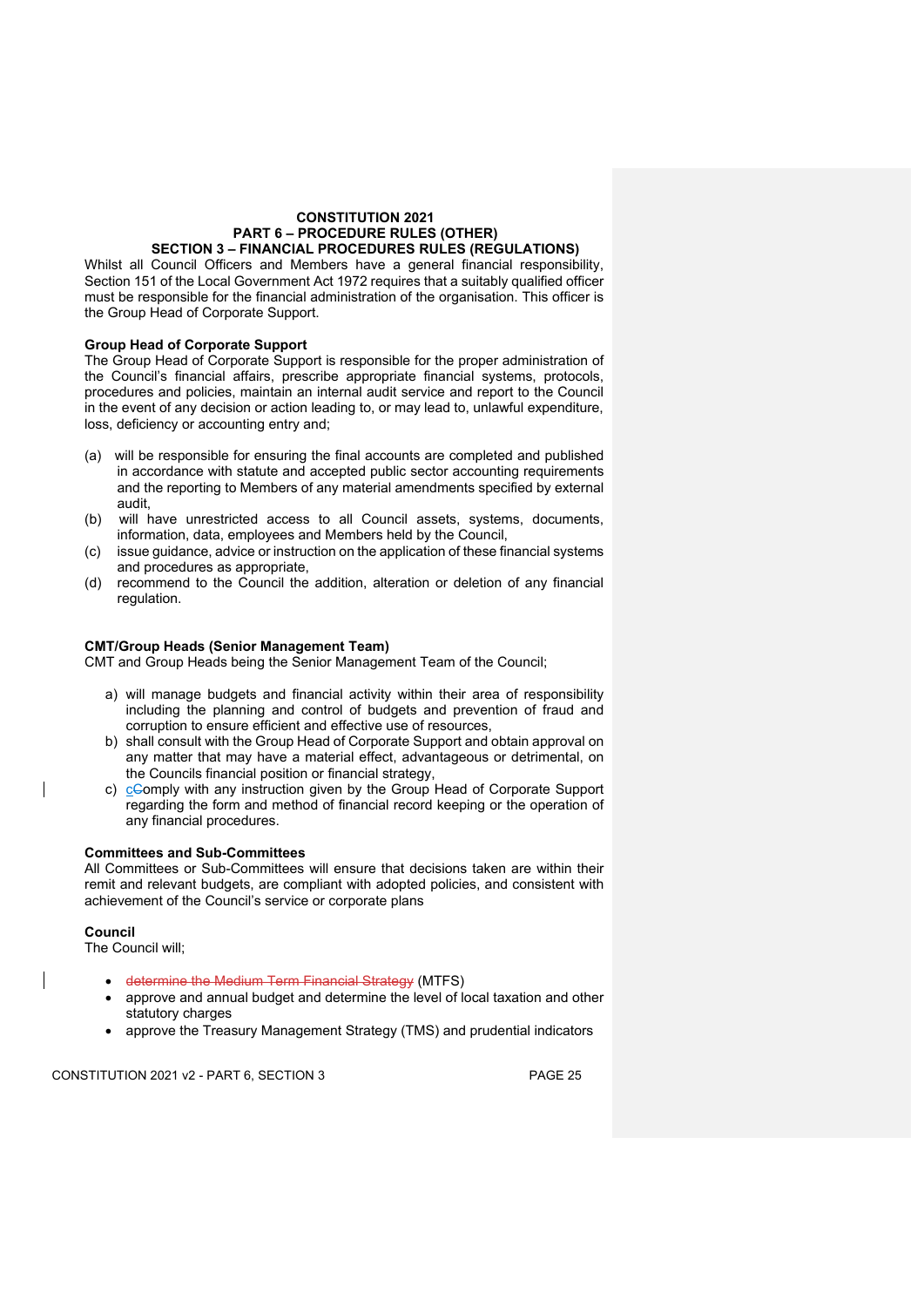approve changes to these financial procedures

### **Officers and Members**

All Officers and Members will contribute to the general stewardship of the Council's financial affairs in compliance with this code and any systems, procedures, policies prescribed by law or the Group Head of Corporate Support relating to the Council's financial management. They will bring to the attention of the Group Head of Corporate Support any matter that is contrary to the provisions of these Regulations this code or the high standard of financial probity expected of the Council or may bring the Council into disrepute or legal challenge.

### **5.2 INCOME**

All employees receiving money or cashable instruments (including cash, cheques, credit/debit card payments, direct credits, etc.) or making arrangements for the collection of income must comply with the relevant procedures and instructions issued by the Group Head of Corporate Support to ensure that sums are properly recorded, receipted, and banked, and correct accounting entries made.

Cash, in coin or bank note, is only to be accepted in exceptional circumstances and every effort should be made to promote cashless payments.

### **Budget Holders**

All officers with budget management responsibility are required to ensure that;

- invoices and credit notes are raised promptly,
- all enquiries relating to invoices raised and answered promptly,
- any matters that may affect recovery of an invoiced debt is made known to Accounts Receivable,
- any debts considered appropriate for write-off are notified to the Group Head of Corporate Support,
- income is regularly monitored and any irregularities are promptly notified to the Group Head of Corporate Support,
- a review of fees, charges and other income is undertaken at least annually and also as part of the budget setting cycle.

### **Write-off of irrecoverable debt**

Once levied, debt may not be cancelled, except by full payment or by its formal writing off. A credit note to replace a debt must only be issued to correct a factual inaccuracy or administrative error in the calculation or billing of the original debt. The Head of Corporate Support shall periodically submit a Debt Management and Write off Policy for adoption by Finance & Policy Committee

### **Disposal of Assets**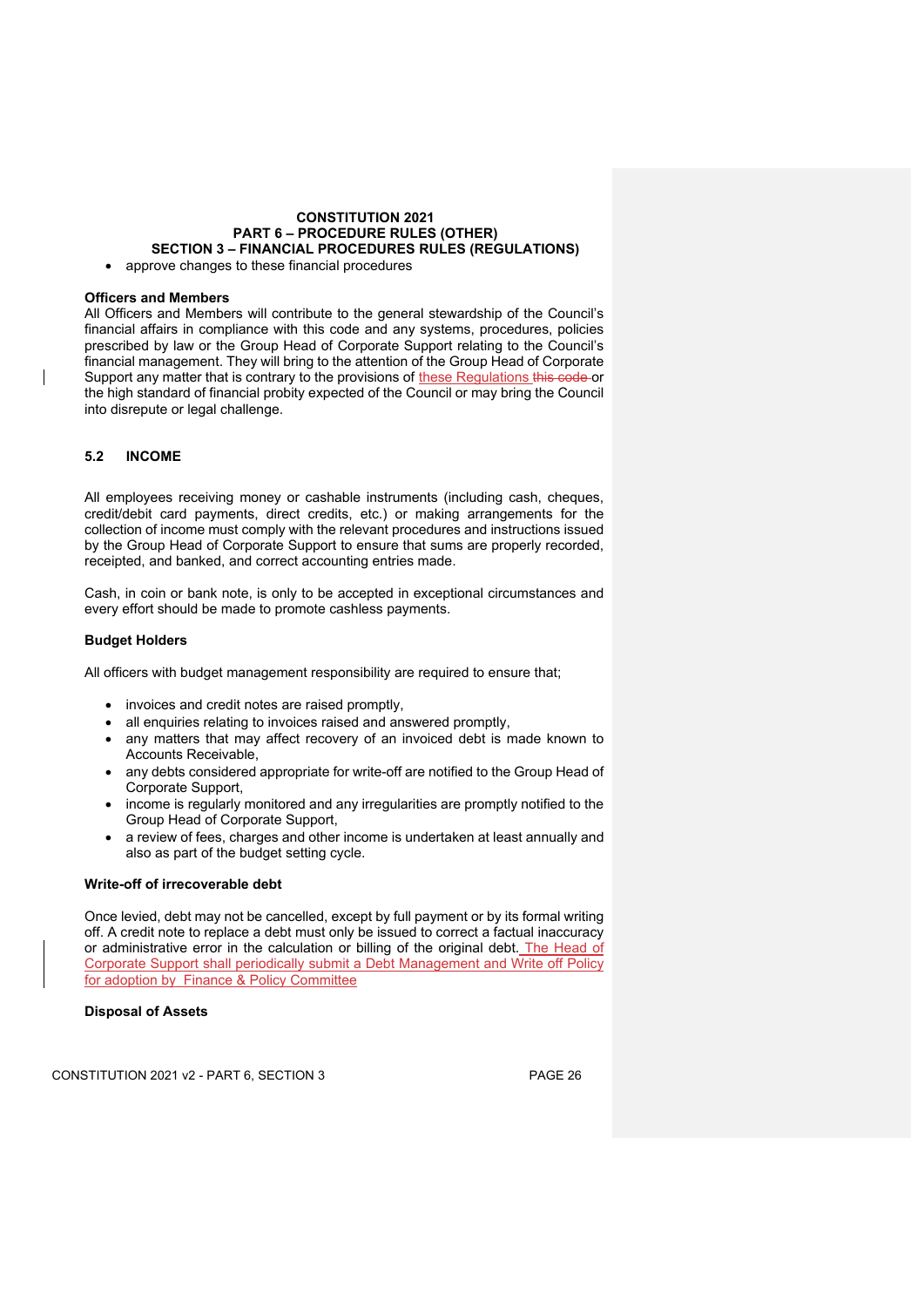CMT or Group Heads will notify the Group Head of Corporate Support of any proposal to dispose of any surplus assets within their control or responsibility. The Group Head of Corporate Support will assess in consultation with the Director or Group Head the value of the asset(s) and determine the most appropriate route for disposal. The prior approval of the relevant committee is to be sought for the disposal of any asset with a current value of more than £5,000 in the Asset Register.

Subject to any policy adopted by Finance and Policy Committee the The Group Head of Corporate Support is approved to write-off a debt (or combination of debts) due from any individual debtor in any one financial year of not more than  $£8000 £2,000$  in aggregate.

Subject to any policy adopted by Finance and Policy Committee Debts greater than £8000 £2,000 may only be written-off with relevant committee approval.

### **5.3 EXPENDITURE**

#### **General**

All purchases of goods and services are to be made in compliance with procedures in the Contract Standing Orders, as set out at Part 6 of this Constitution, or as otherwise instructed by the Group Head of Corporate Support. All Council purchases (other than those made by credit card) must be made and authorised by raising an Official Order in the Council's financial management system or property management system.

Purchases made using a Council credit card must be supported by a Payment Requisition signed by the purchasing employee and counter-signed by an authorised officer and forwarded promptly to the Group Head of Corporate Support.

The Group Head of Corporate Support will determine the authorised purchasing limits for all officers in consultation with the relevant Director or Group Head.

All purchases of goods and services must be supported by a valid invoice (in electronic or hard copy) that meets the requirements of the HM Revenue & Customs to support VAT recovery where appropriate.

Payments for goods and services will be only be made where it can be referenced to an Official Order and will be by bank automated clearing system (BACS) or such other alternative method as may be approved by the Group Head of Corporate Support.

#### **Acquisition of Assets**

Assets purchased at a cost of more than £25,000 must be notified to the Group Head of Corporate Support for inclusion in a register of assets maintained to comply with public sector accounting requirements and best practice.

#### **Employees and Members**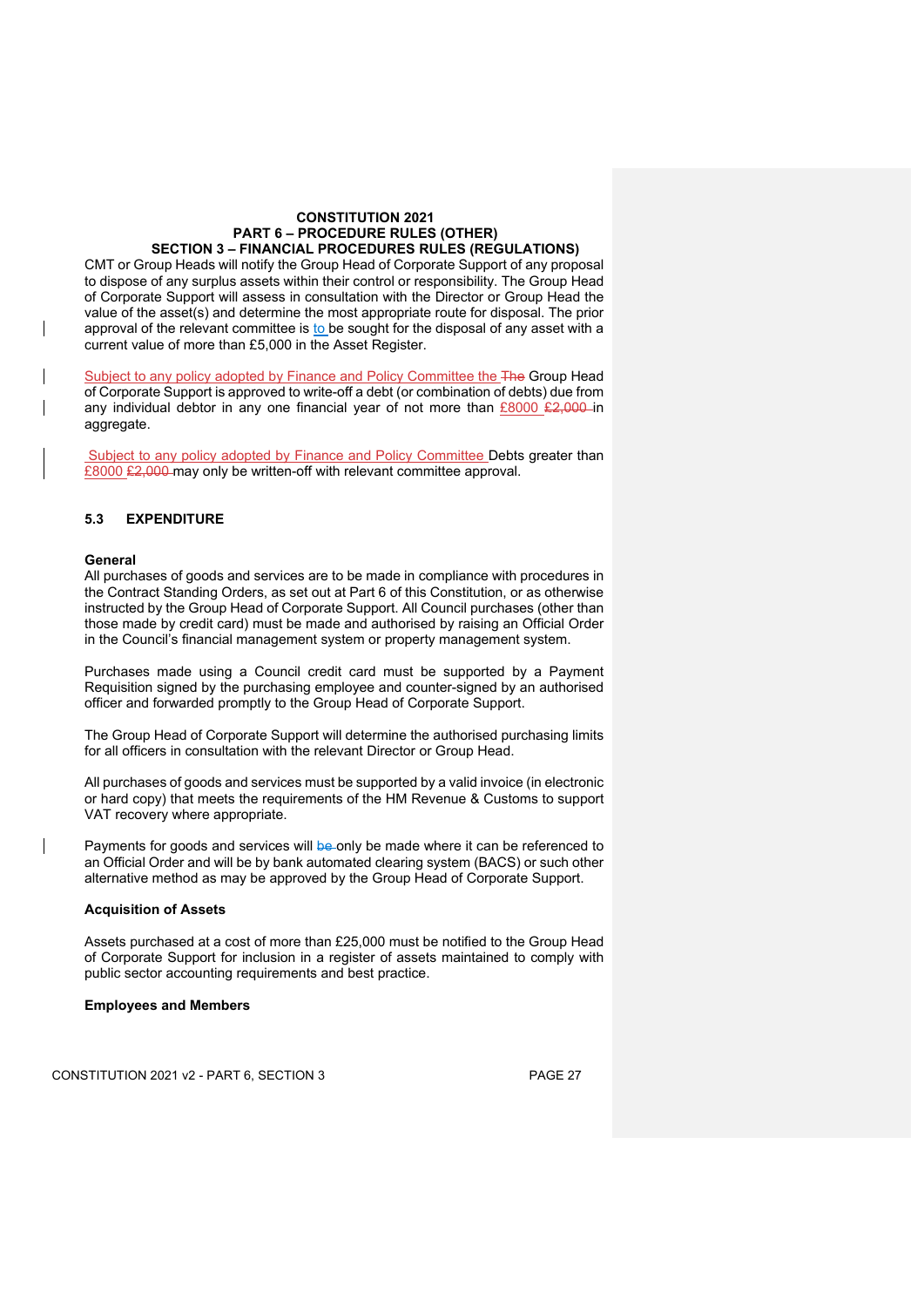All payments to employees and Members will be made through the Council's payroll or as otherwise authorised by the Group Head of Corporate Support in order that all statutory and regulatory requirements are met.

No payment will be made unless approved by a duly authorised officer. The Group Head of Corporate Support will determine the limit of authority for any officer in consultation with the relevant Director or Group Head.

### **5.4 TAXATION**

 $\overline{\phantom{a}}$ 

The Council has a statutory duty for the proper administration of its tax affairs in pursuance of various United Kingdom and European Union legislation and directives.

All employees and Members will comply promptly with any request made by the Group Head of Corporate Support for information or documentation in relation to any direct or indirect tax matters that may impact upon the proper administration of such matters including;

- Pay As You Earn income tax (PAYE)
- National Insurance Contributions (NIC)
- Value Added Tax (VAT)
- Construction Industry Tax (CIS)
- Corporation Tax

### **5.5 INSURANCE**

The Group Head of Corporate Support will arrange for all insurance covers and negotiate settlement of all claims made through such insurances in consultation with relevant officers of the Council.

CMT and Group Heads will ensure prompt notification to the Group Head of Corporate Support:

- of any incidents that may give rise to a claim against the Council the costs of which may be indemnified by the Council's insurances.
- of loss of or damage to any Council property or asset under its ownership, responsibility, custody or control,
- of any change in risk or ownership of or responsibility for any asset or property.

### **6. EXTERNAL ARRANGEMENTS**

### **6.1 EXTERNAL FUNDING**

**Why is this important?** 

CONSTITUTION 2021 v2 - PART 6, SECTION 3 PAGE 28

**Commented [CH1]:** I'm not sure how to word this, but EU legislation is now gone?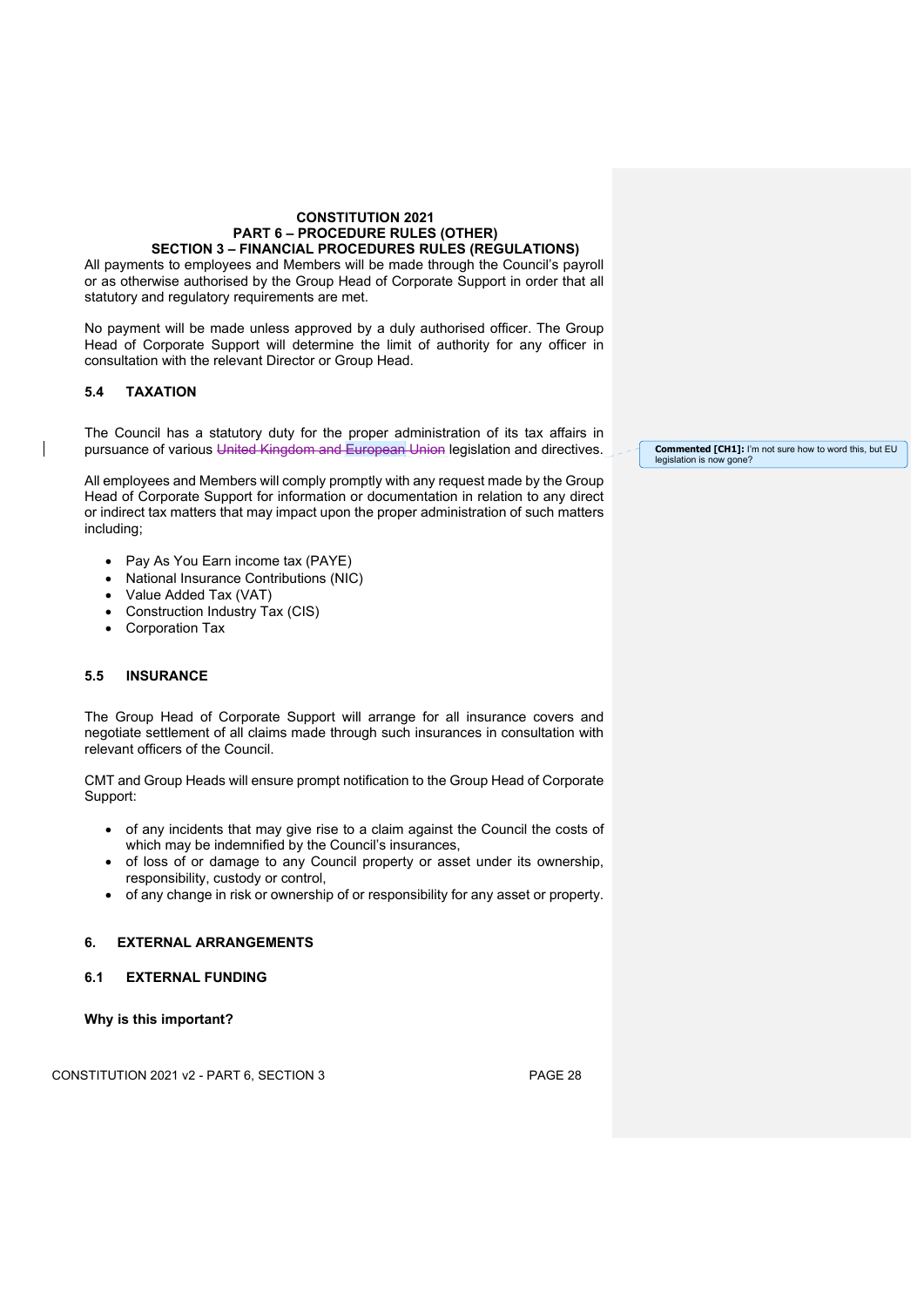External funding is a very important source of income, but funding conditions need to be carefully considered to ensure that they are compatible with the aims and objectives of the Council. Local authorities are increasingly encouraged to provide seamless service delivery through working closely with other agencies and private service providers. Funds from external agencies provide additional resources to enable the Council to deliver services to the local community. However, in some instances, such funding is linked to tight specifications and may not link to the Council's aims and objectives.

### **Responsibilities of the Group Head of Corporate Support**

- To ensure that all funding notified by external bodies is received and properly recorded in the Council's accounts.
- To ensure that the match-funding requirements are considered prior to entering into the agreements and that future revenue budgets reflect these requirements, or an exit strategy is agreed.
- To ensure that audit requirements are met.
- To ensure that all claims are submitted by the due date.
- To action virements for grants which have been awarded. in relation to approved bids. Virement is not required if the Council is applying funding in accordance with pre-set conditions.
- To include progress updates on significant approved bids as part of the regular reporting process as and when required.

### **Responsibilities of CMT/Group Heads**

- To ensure that the Group Head of Corporate Support is advised, at the earliest possible time, of all applications for external funding.
- To submit reports to the relevant Committee which are sufficiently developed to enable the use of the funds without any further reporting requirement.
- To give the Group Head of Corporate Support a copy of all approvals received from government departments or other sources of external funds.
- To ensure that all supporting information is kept to support claims for funds.
- To ensure that the project progresses in accordance with the agreed conditions and that all expenditure is properly incurred and recorded.

#### **Key controls**

- The key controls for external funding are: -
- (a) To ensure that key conditions of funding and any statutory requirements are complied with and that the responsibilities of the accountable body are clearly understood;
- (b) To ensure that funds are acquired only to meet the priorities approved in the policy framework by the Council;
- (c) To ensure that any match-funding requirements are given due consideration prior to entering into long-term agreements and that future revenue budgets reflect these requirements, or an exit strategy is agreed;
- (d) To ensure risks are identified, within acceptable limits and are capable of being managed;
- (e) To ensure monitoring and reporting frameworks are established and followed; and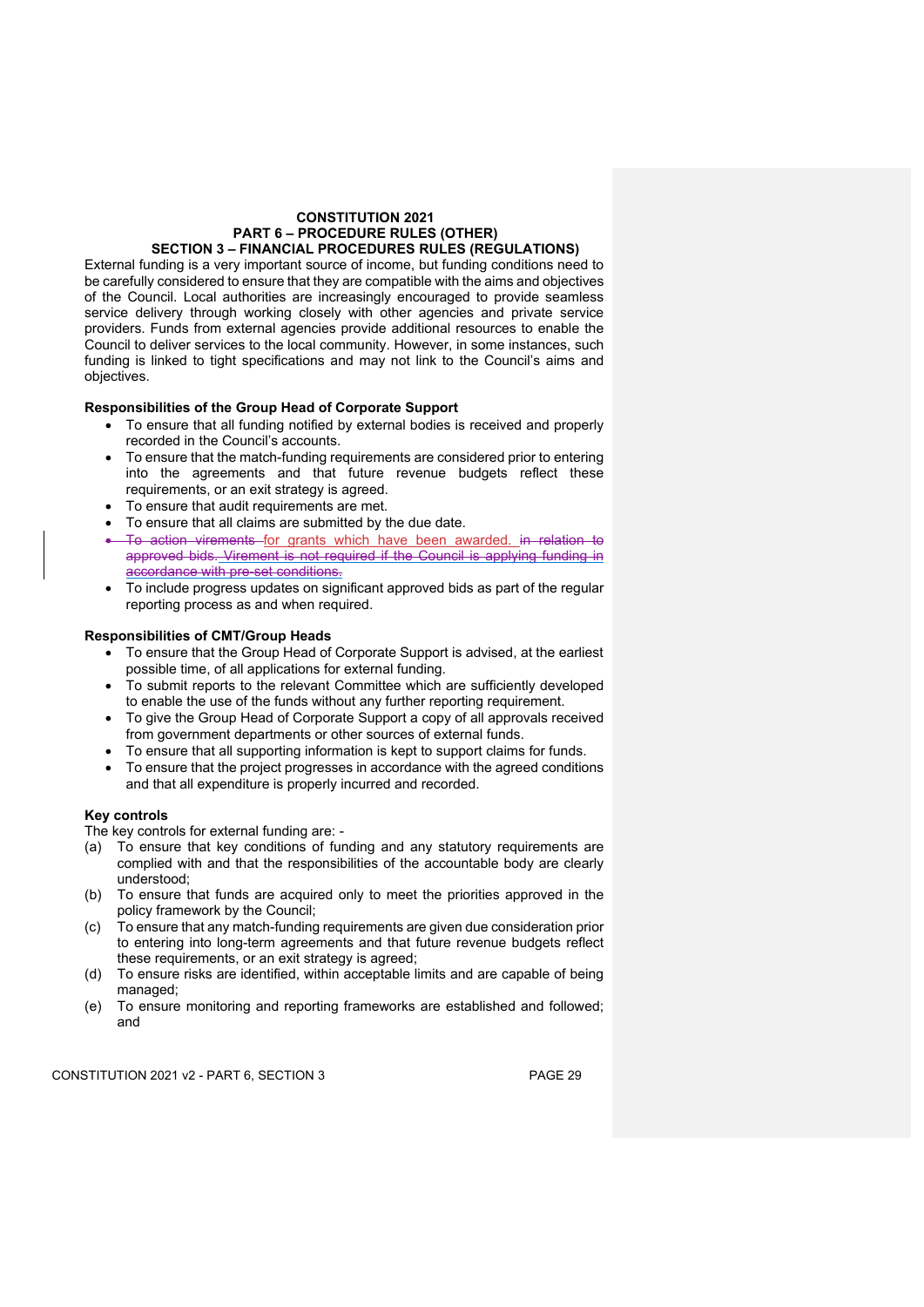(f) To ensure adequate controls and governance arrangements are in place and are followed.

### **7. GRANTS TO EXTERNAL ORGANISATIONS (INCLUDING RATE RELIEF)**

### **Why is this important**

Local groups and organisations make a significant contribution to the local community. However, this contribution is difficult to quantify in financial terms and it is therefore particularly important that any financial support the Council provides to these groups follows a clear and transparent process.

### **Responsibility of CMT/Group Heads**

- To ensure that any grant payments and any awards of discretionary awards business rate relief are made in accordance with the procedure set out below and can be met from within existing budgetary provision. In addition, for any award of discretionary business rate relief, regard must be had for the implications for West Sussex County Council in respect of their share of Business Rate income.
- To ensure that an up to date Grants Register is maintained on the website to include;
	- Source of funding
	- Grants awarded
	- Any declaration of interest by Members and Officers

#### **Procedure for making Grant payment and awarding discretionary business rate relief**

Grant allocation to be based on criteria agreed in advance by relevant committee

Grant allocation to be based on criteria agreed in advance by relevant committee.

Subject to these criteria allocations to be made on the following basis:-

- Up to £510,000 (per organisation/individual)
- Relevant Director, Chief Executive or Group Head
- - Over £510,000 Relevant committee